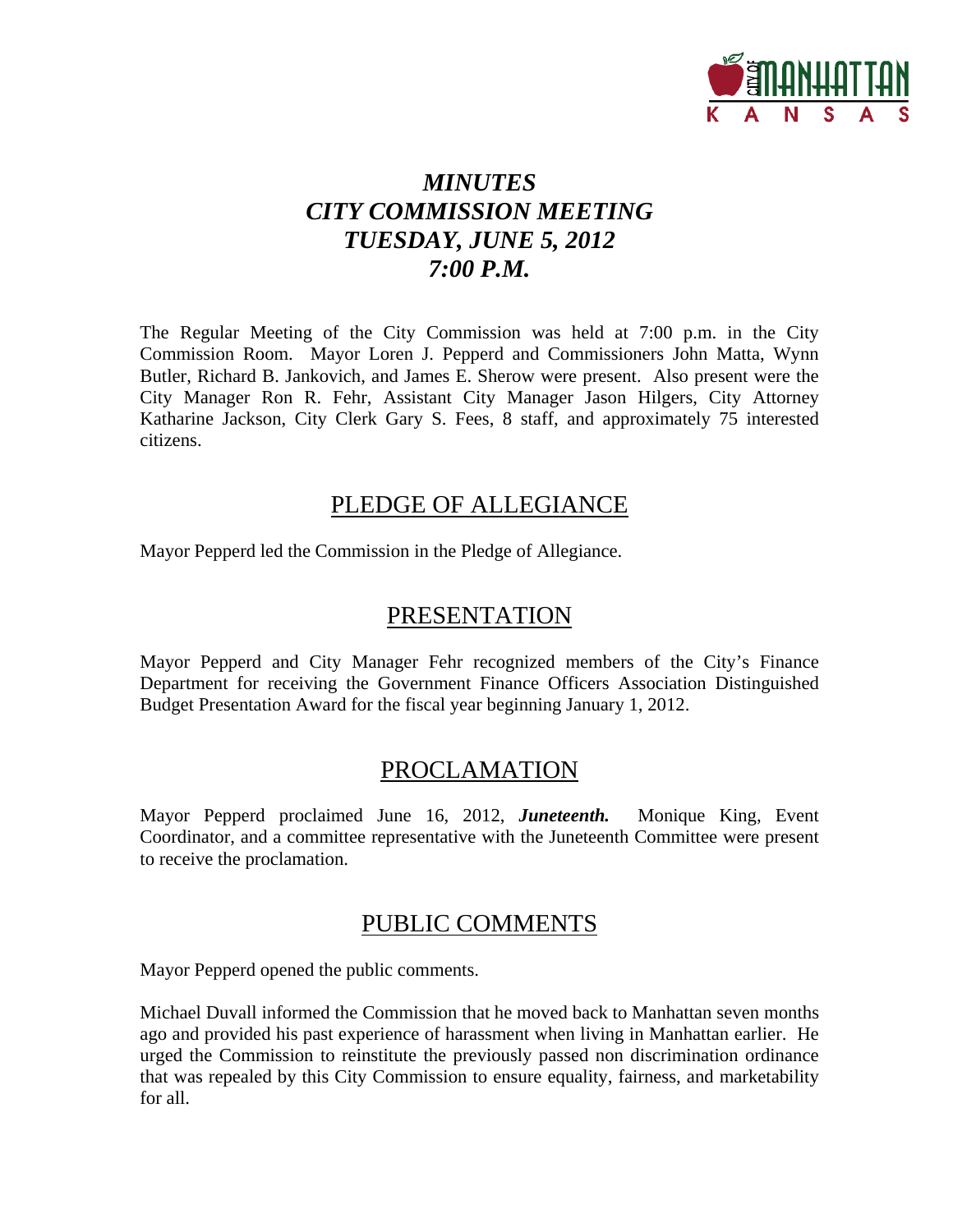## PUBLIC COMMENTS *(CONTINUED)*

Marolyn Caldwell, 325 Fordham Road, informed the Commission that because of the repeal of the human rights ordinance that her gay son is no longer willing to live in Manhattan. She stated that she will be placing her house on the market today and will be moving.

Hearing no other comments, Mayor Pepperd closed the public comments.

## COMMISSIONER COMMENTS

Commissioner Jankovich congratulated Scott Shoemaker, Sunset Zoo Director, and his staff for the dedication and grand opening event held on Sunday, June 3, 2012, for the new Nature Exploration Center. He also informed the community that his wife Caroline and he are co-chairs for the Riley County United Way Dinner by Design event to be held Sunday, June 17, 2012. He encouraged those interested to contact the Riley County United Way Office or to visit their website for additional ticket information. He informed citizens that he appreciates the emails and feedback received. He then welcomed Katie Jackson as the new City Attorney for the City of Manhattan.

Mayor Pepperd also thanked the staff at Sunset Zoo and the Friends of Sunset Zoo for an outstanding dedication of the new Nature Exploration Center and the Wine in the Wild event held over the past weekend.

Ron Fehr, City Manager, and Curt Loupe, Director of Parks and Recreation, provided additional information on upcoming promotional events at Sunset Zoo.

Mayor Pepperd informed the community that he attended the National Bio and Agro-Defense Facility (NBAF) steering committee meeting in Topeka on May 29, 2012, being chaired by Senator Pat Roberts, with updates on the facility given by Tim Barr and President Kirk Schulz, Kansas State University.

## CONSENT AGENDA

(\* denotes those items discussed)

### **MINUTES**

The Commission approved the minutes of the Regular City Commission Meeting held Tuesday, May 15, 2012.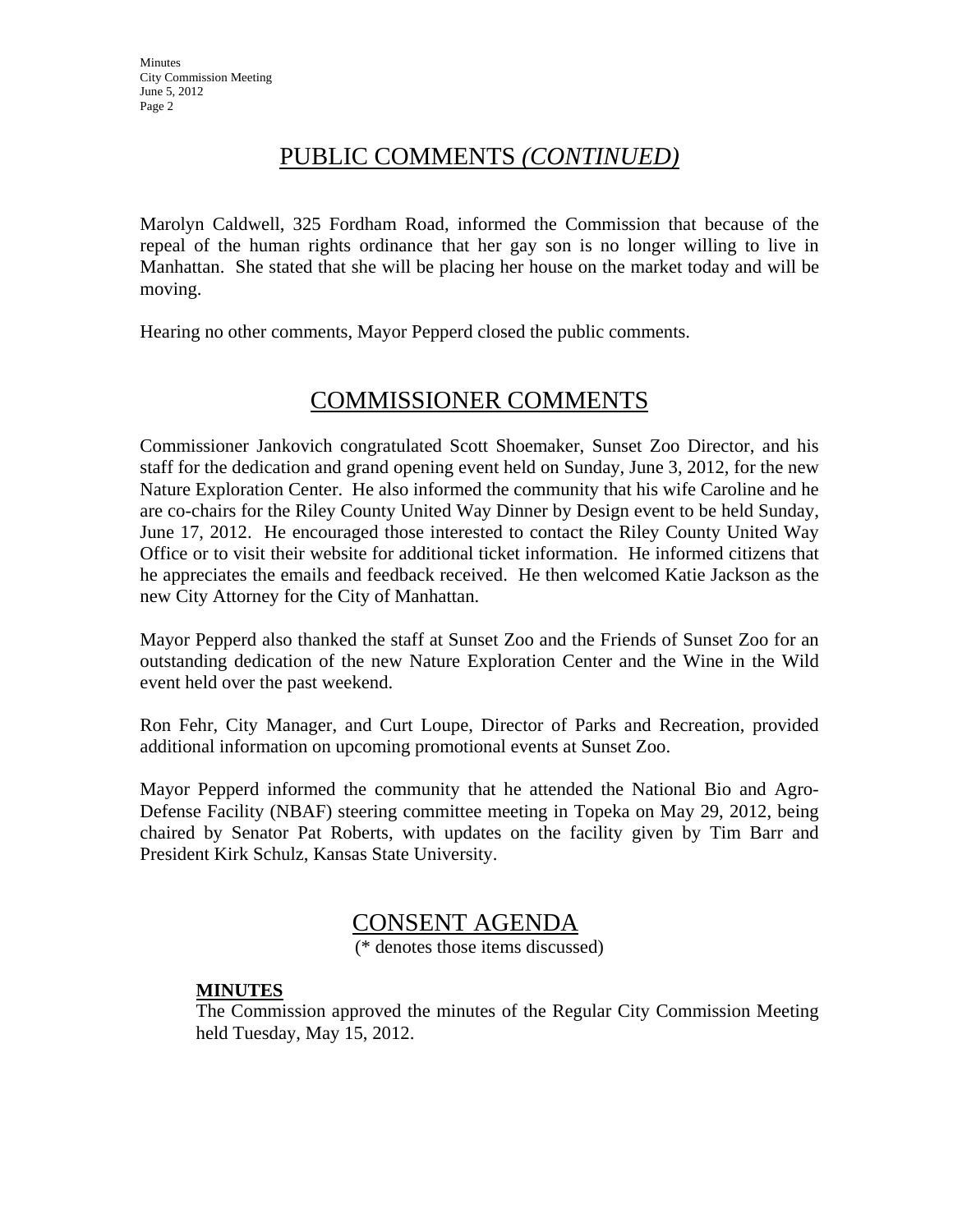### **CLAIMS REGISTER NO. 2703**

The Commission approved Claims Register No. 2703 authorizing and approving the payment of claims from May 09, 2012, to May 29, 2012, in the amount of \$3,251,857.97.

### **LICENSES**

The Commission approved a Tree Maintenance License for calendar year 2012 for Weber Tree Service LLC, 107 West  $8<sup>th</sup>$  Street, Florence, Kansas, and an annual Cereal Malt Beverage Off-Premises License for Little Apple Express, 809 North  $3<sup>rd</sup>$  Street.

### **ORDINANCE NO. 6950 – VACATE PORTION OF RIGHT-OF-WAY – 530 BERTRAND STREET**

The Commission approved Ordinance No. 6950 vacating a portion of  $6<sup>th</sup>$  Street right-of-way adjacent to 530 Bertrand Street, Manhattan, Kansas 66502.

### **FIRST READING – NO PARKING – SHUSS ROAD (SOUTHWIND PLACE TO JOHNSON VALLEY DRIVE)**

The Commission approved first readings of ordinances designating a "No Parking Zone" along both sides of Shuss Road from Southwind Place to Johnson Valley Drive and establishing a 25 mph speed limit along Shuss Road from Southwind Place to Johnson Valley Drive.

### **\* FIRST READING – NO PARKING – 2000 BLOCK COLLEGE HEIGHTS ROAD**

Gene Theleman, 2242 S. 260<sup>th</sup> Avenue, Natoma, owner of 2007 College Heights Road, voiced concern with the proposed "No Parking Zone" designation and asked the Commission to consider better ways to solve the concerns than taking away parking along College Heights Road. He then responded to questions from the Commission.

Jason Hilgers, Assistant City Manager, provided clarification on the item.

Rob Ott, City Engineer, presented additional background information on the item and informed the Commission that the Public Works Department was responding to a complaint-based issue that would address a safety concern.

Mayor Pepperd requested that the item be tabled.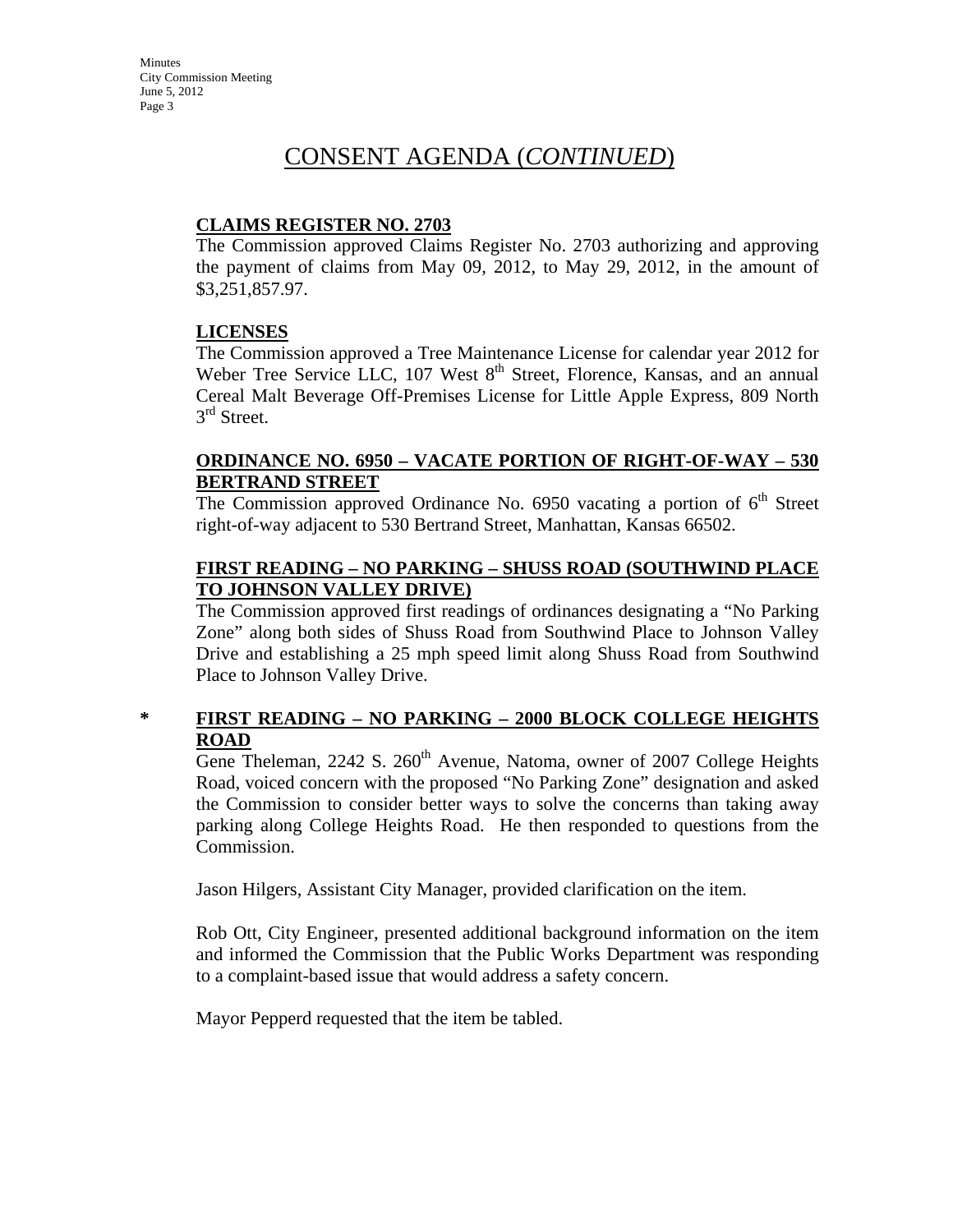### **FIRST READING – NO PARKING 3 A.M. TO 6 A.M. – 1100 BLOCK LARAMIE STREET AND N. 12TH STREET**

The Commission approved first reading of an ordinance designating a "No Parking 3 a.m. to 6 a.m." zone along the north and south side of the 1100 block of Laramie Street and the east side of  $12<sup>th</sup>$  Street from its intersection with Laramie Street thence south 180 feet to the alley between Laramie Street and Fremont Street.

#### **\* RESOLUTION NO. 060512-A – PETITION – LOT 4, UNIT THREE, DOWNTOWN ENTERTAINMENT DISTRICT (CANDLEWOOD INN AND SUITES) - SANITARY SEWER IMPROVEMENTS (SS1205)**

Ron Fehr, City Manager, responded to questions from the Commission regarding project financing.

The Commission found the petition sufficient and approved Resolution No. 060512-A finding the project advisable and authorizing construction for sanitary sewer improvements (SS1205) for Lot 4, Unit Three, Downtown Entertainment District, in conjunction with the Candlewood Inn and Suites.

### **\* RESOLUTION NO. 060512-B – PETITION – LOT 4, UNIT THREE, DOWNTOWN ENTERTAINMENT DISTRICT (CANDLEWOOD INN AND SUITES) - WATER IMPROVEMENTS (WA1206)**

Ron Fehr, City Manager, responded to questions from the Commission regarding project financing.

The Commission found the petition sufficient and approved Resolution No. 060512-B finding the project advisable and authorizing construction for water improvements (WA1206) for Lot 4, Unit Three, Downtown Entertainment District, in conjunction with the Candlewood Inn and Suites.

### **\* RESOLUTION NO. 060512-C – PETITION – LOT 4, UNIT THREE, DOWNTOWN ENTERTAINMENT DISTRICT (CANDLEWOOD INN AND SUITES) – STREET IMPROVEMENTS (ST1208)**

Ron Fehr, City Manager, responded to questions from the Commission regarding project financing.

The Commission found the petition sufficient and approved Resolution No. 060512-C, finding the project advisable and authorizing construction for street and parking improvements (ST1208) for Lot 4, Unit Three, Downtown Entertainment District, in conjunction with the Candlewood Inn and Suites.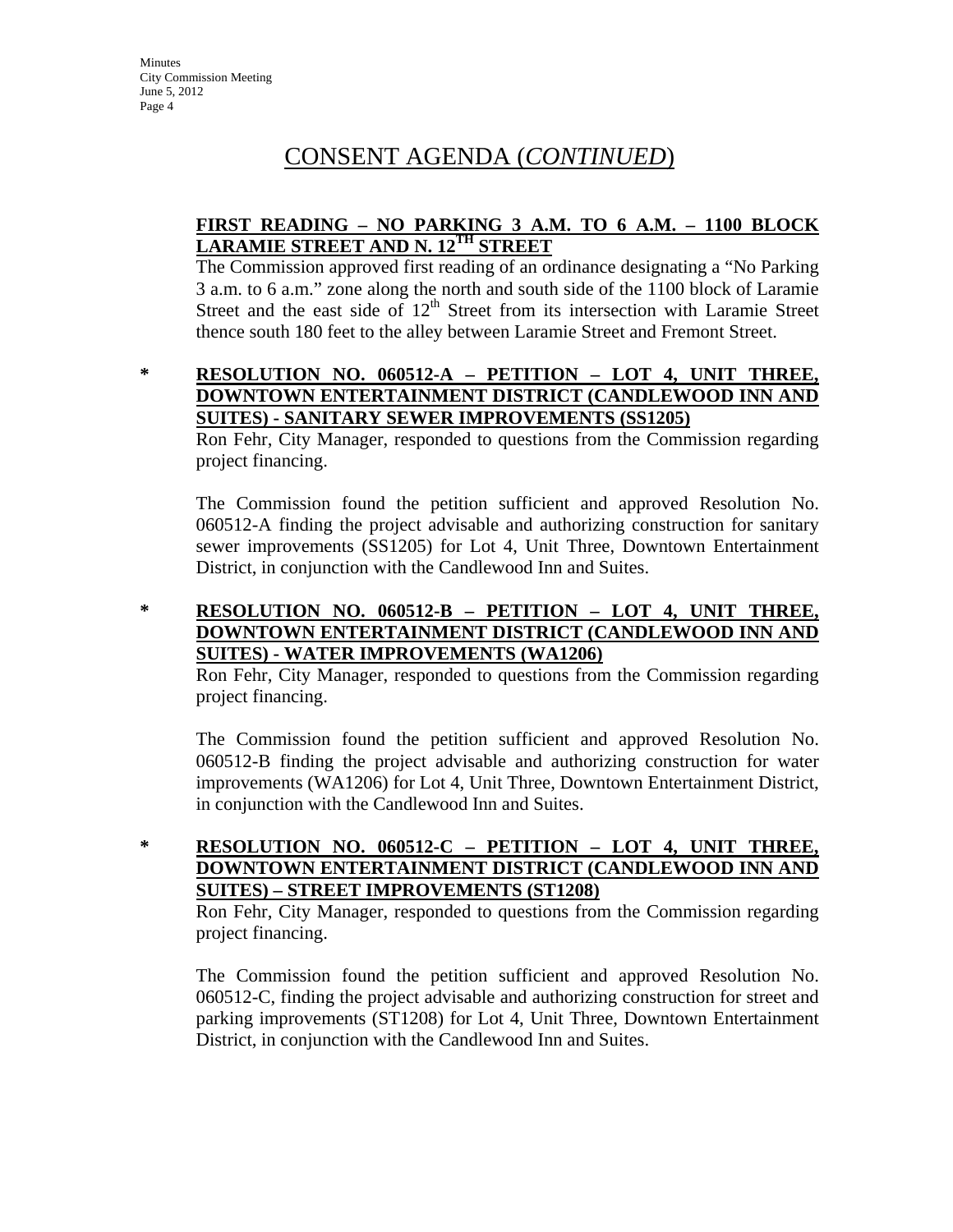### **RESOLUTION NO. 060512-D – SALE OF LAND – FARRAR CORPORATION**

The Commission approved Resolution No. 060512-D authorizing the sale and conveyance of certain unimproved land to Farrar Corporation, pursuant to the Lease Agreement for Industrial Revenue Bonds.

### **CONTRACT AMENDMENT NO. 1 – CICO PARK DRAINAGE STUDY (SM1001)**

The Commission authorized the Mayor and City Clerk to execute Contract Amendment No. 1 in the amount of \$18,890.00 with Olsson Associates, of Manhattan, Kansas, for the CiCo Park Drainage Study (SM1001).

### **AWARD CONTRACT – WASTEWATER TREATMENT PLANT WASHER COMPACTOR (SS1110)**

The Commission accepted the Engineer's Opinion of Probable Cost in the amount of \$289,112.00 and authorized the Mayor and City Clerk to execute a contract in the amount of \$246,200.00 with Walters-Morgan Construction, Inc., of Manhattan, Kansas, for the Wastewater Treatment Plant Washer Compactor project (SS1110).

### **AWARD CONTRACT – WILDCAT CREEK WASHER COMPACTOR (SS1111)**

The Commission accepted the Engineer's Opinion of Probable Cost in the amount of \$131,842.00 and authorized the Mayor and City Clerk to execute a contract in the amount of \$131,100.00 to Walters-Morgan Construction, Inc., of Manhattan, Kansas, for the Wildcat Creek Washer Compactor project (SS1111).

### **AGREEMENT - LEGAL SERVICES**

The Commission approved the legal services contract with Morrison, Frost, Olsen, Irvine and Shartz, LLP, of Manhattan, Kansas, for the term of June 1, 2012, to January 1, 2013.

### **OUTSIDE CITY SEWER AGREEMENT – 5020 MURRAY ROAD (LONNIE L. PAQUETTE AND JEAN C. PAQUETTE)**

The Commission authorized the Mayor and City Clerk to execute an agreement with Lonnie L. Paquette and Jean C. Paquette, husband and wife, and trustees of the Lonnie L. Paquette and Jean C. Paquette Revocable Family Trust, dated May 25, 2010, for an outside of city limits sewer service connection for the real estate located at 5020 Murray Road, Riley County, Kansas.

### **\* BOARD APPOINTMENTS**

The Commission approved appointments by Mayor Pepperd to various boards and committees of the City.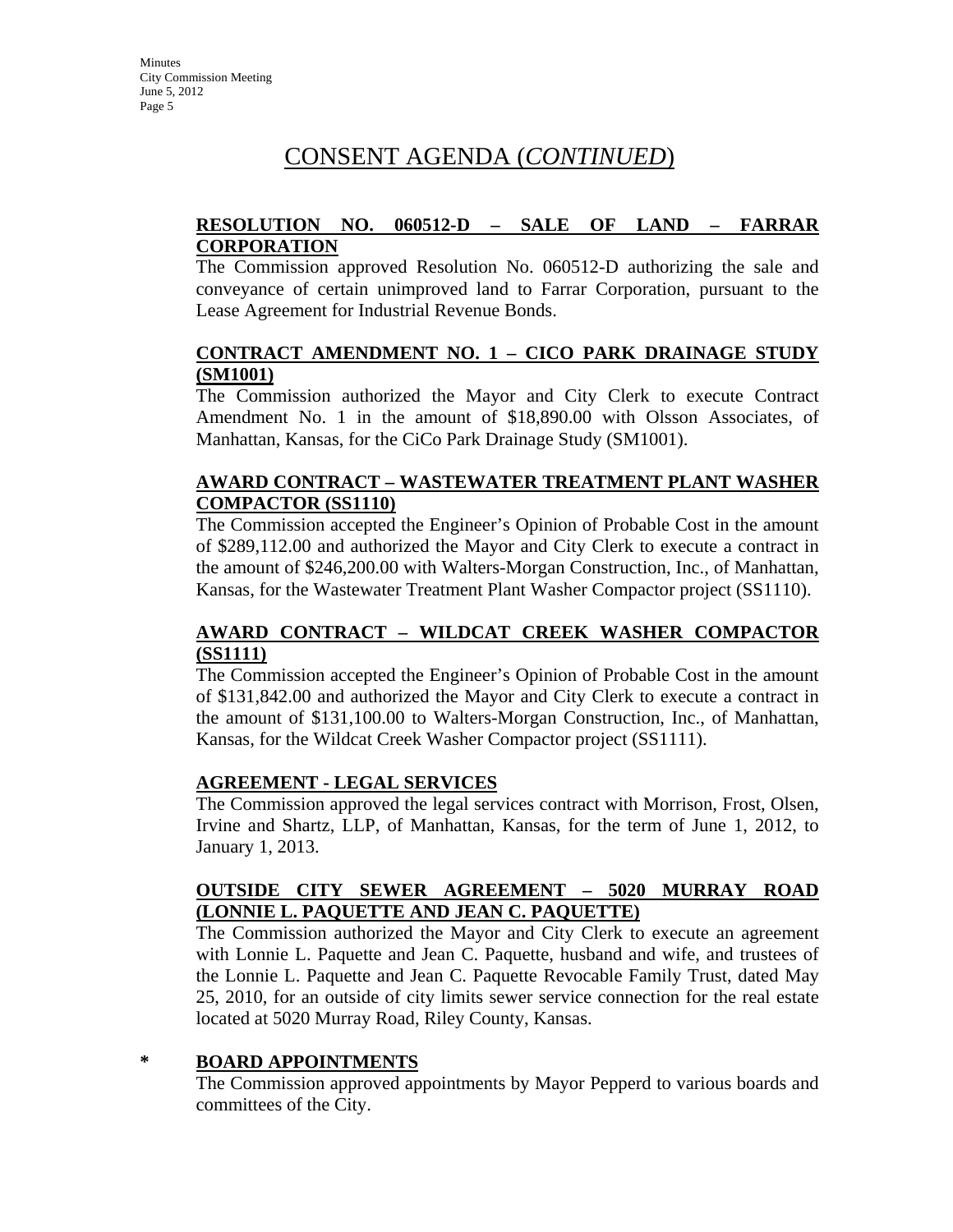#### **\* BOARD APPOINTMENTS** *(CONTINUED)*

#### *Airport Advisory Board*

Re-appointment of Jeff Hancock, 6353 Harbour Haven Drive, to a three-year At-Large term. Mr. Hancock's term will begin June 27, 2012, and will expire June 26, 2015.

Re-appointment of Richard B. Hayter, 1920 Grandview Drive, to a three-year Chamber of Commerce term. Mr. Hayter's term will begin June 27, 2012, and will expire June 26, 2015.

Appointment of Robert Boyd, 6601 Mill Cove Drive, to a three-year At-Large term. Mr. Boyd's term will begin June 27, 2012, and will expire June 26, 2015.

#### *Code Appeals Board*

Re-appointment of Todd Olson, 629 Pecan Circle, to a three-year Electrician term. Mr. Olson's term begins immediately, and will expire May 31, 2015.

Re-appointment of Tony Reid, 8964 Green Valley Drive, to a three-year Master Plumber term. Mr. Reid's term begins immediately, and will expire May 31, 2015.

#### *Housing Appeals Board*

Re-appointment of Tim Trubey, 2920 Hickory Court, to a three-year term. Mr. Trubey's term will begin July 1, 2012, and will expire June 30, 2015.

Appointment of Allyn Weddle, 2009 Danbury Court, to a three-year term. Mr. Weddle's term will begin July 1, 2012, and will expire June 30, 2015.

#### *Library Board*

Re-appointment of Janet Duncan, 1270 Bluemont Drive, to a four-year term. Ms. Duncan's term begins immediately and will expire April 30, 2016.

Re-appointment of Brice Hobrock, 4009 Snowy Reach, to a four-year term. Mr. Hobrock's term begins immediately and will expire April 30, 2016.

Appointment of Kent Stewart, 2062 College Heights Road, to fill the unexpired term of Todd Simon. Mr. Stewart's term begins immediately and will expire April 30, 2013.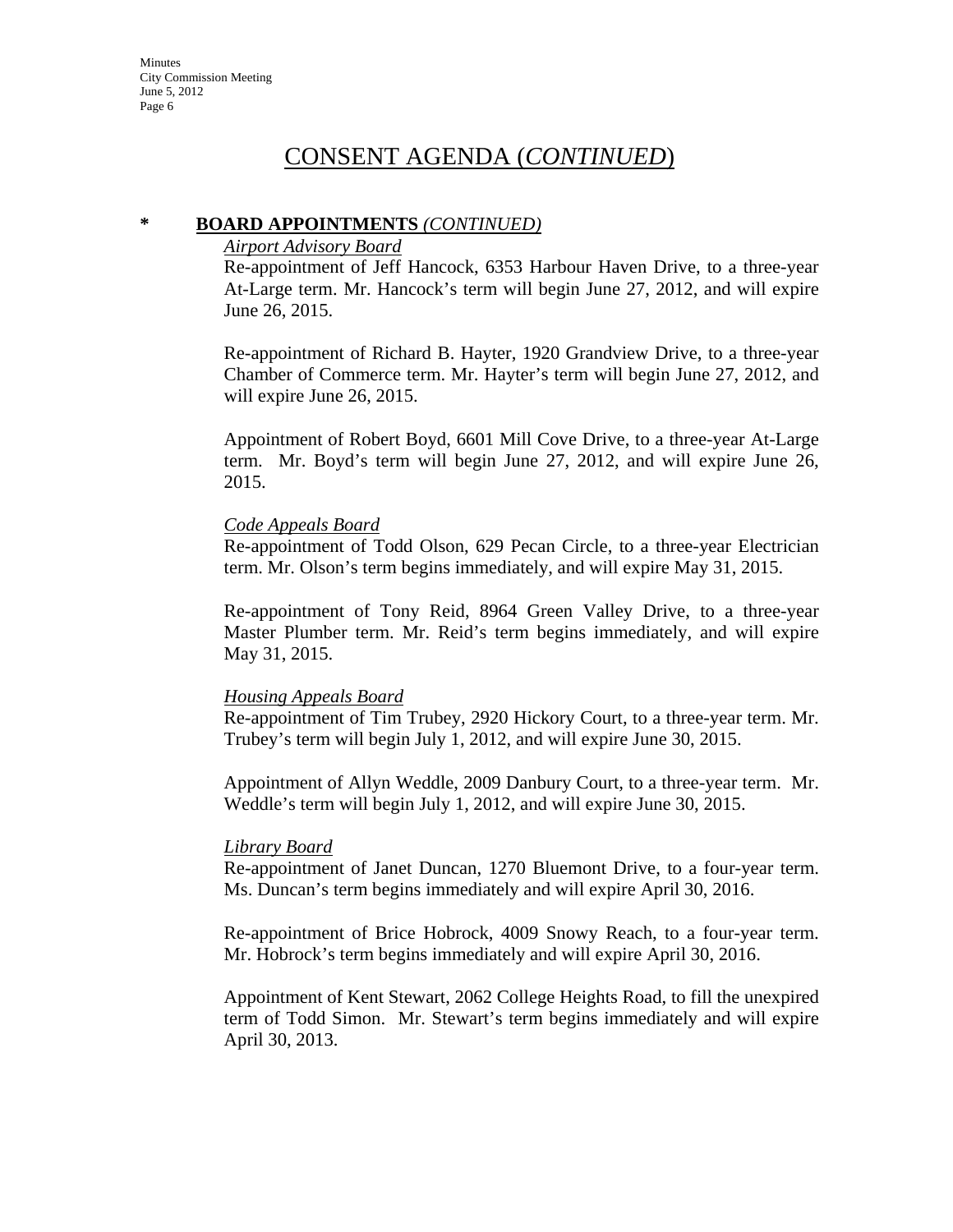### **BOARD APPOINTMENTS** *(CONTINUED)*

#### *Manhattan Urban Area Planning Board*

Appointment of John Ball, 3107 Harahey Ridge, to a three-year term. Mr. Ball's term begins immediately and will expire April 30, 2015.

### *Parks and Recreation Advisory Board*

Re-appointment of Oscar Montenegro, 1403 College Avenue, to a four-year term. Mr. Montenegro's term will begin July 1, 2012, and will expire June 30, 2016.

Appointment of Dave Schafer, 2104 Fox Meadows, to fill the unexpired term of Stacy Mackey. Mr. Schafer's term begins immediately and will expire June 30, 2013.

After discussion, Commissioner Sherow moved to approve the consent agenda, as read, and to table Item F, FIRST READING – NO PARKING – 2000 BLOCK COLLEGE HEIGHTS ROAD. Commissioner Butler seconded the motion. On a roll call vote, motion carried 5-0, with the exception of Item K, AWARD CONTRACT – WASTEWATER TREATMENT PLANT WASHER COMPACTOR (SS1110), and Item L, AWARD CONTRACT – WILDCAT CREEK WASHER COMPACTOR (SS1111), which carried 4-0-1, with Commissioner Jankovich abstaining on the items due to a conflict of interest.

# GENERAL AGENDA

### **FIRST READING – AMEND FINAL DEVELOPMENT PLAN - LOT 4, DOWNTOWN ENTERTAINMENT DISTRICT COMMERCIAL PLANNED UNIT DEVELOPMENT DISTRICT**

Eric Cattell, Assistant Director for Planning, presented the item. He then responded to questions from the Commission regarding design features of the building and availability of parking. He stated that the City was planning to do a parking analysis for the downtown area.

Ron Fehr, City Manager, provided additional information regarding parking in the downtown area. He informed the Commission that further analysis and planning will need to be conducted to meet future parking needs and to evaluate potential parking policies.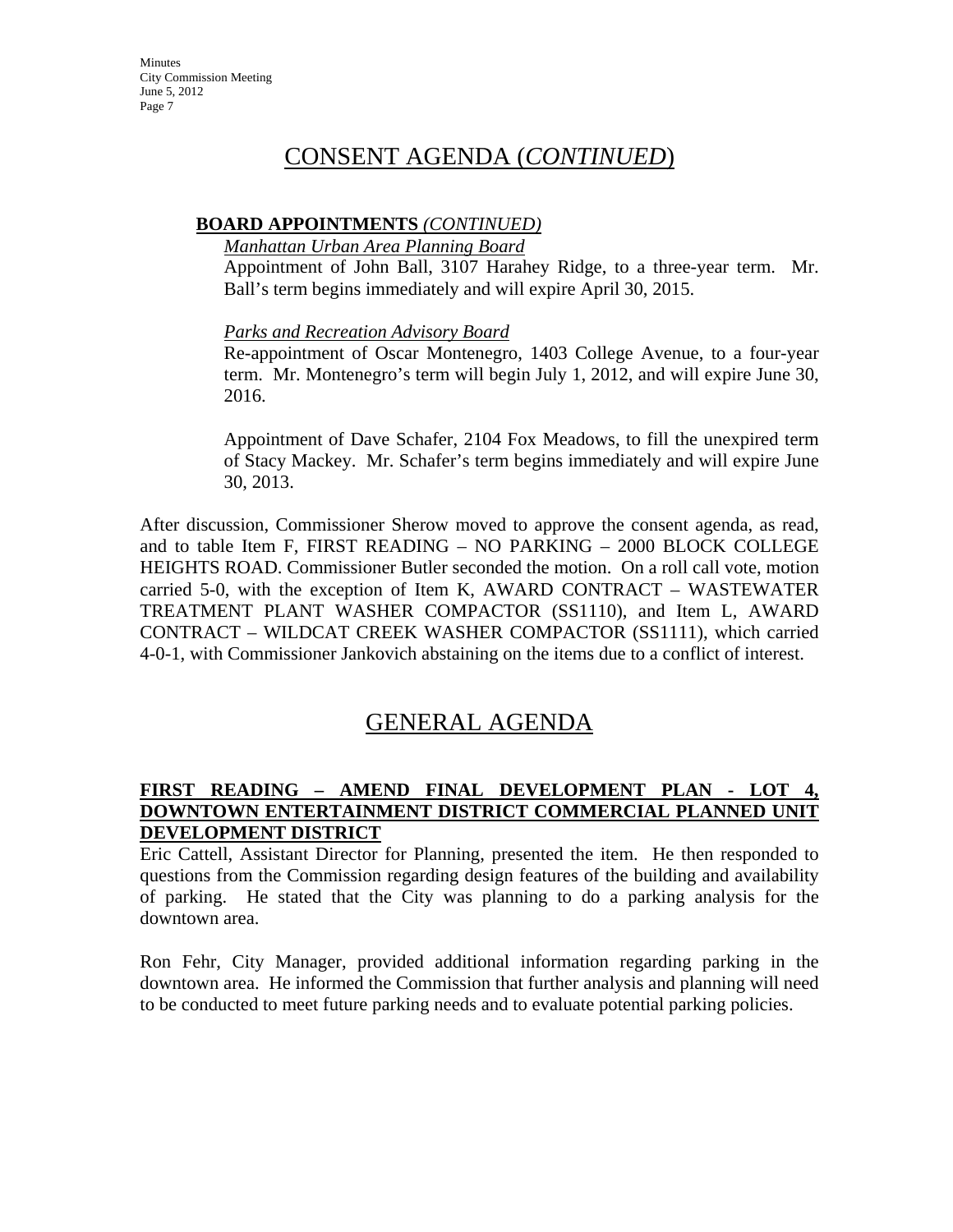# GENERAL AGENDA (*CONTINUED*)

### **FIRST READING – AMEND FINAL DEVELOPMENT PLAN - LOT 4, DOWNTOWN ENTERTAINMENT DISTRICT COMMERCIAL PLANNED UNIT DEVELOPMENT DISTRICT** *(CONTINUED)*

Rick Huffman, HCW Manhattan, LLC, Developer, provided additional information on the item and the future building activity and jobs in the development area. He informed the Commission that the new parking garage was designed to accommodate a parking fee setup. He then responded to questions from the Commission.

After discussion and comments from the Commission, Commissioner Sherow moved to approve first reading of an ordinance amending Ordinance No. 6804 and the Final Development Plan of Lot 4, Downtown Entertainment District Commercial Planned Unit Development District, based on the findings in the Staff Report *(See Attachment No. 1)*, with the one condition recommended by the Manhattan Urban Area Planning Board. Commissioner Jankovich seconded the motion. On a roll call vote, motion carried 5-0.

### **PETITION AND ORDINANCE - SOCIAL SERVICES FUNDING**

Mayor Pepperd provided an overview on the process for the item.

Katharine Jackson, City Attorney, presented background information on the item. She provided an overview of the four factors considered in what constitutes an administrative ordinance and the alternative options available to the City Commission. She then informed the Commission that it is the Legal Department's opinion that the proposed ordinance is an administrative ordinance that cannot be adopted using the initiative and referendum process.

Geri Simon, Co-Chair, Save Our Social Services Organizing Committee, 1728 Little Kitten Avenue, provided background information on why the petition happened and presented key elements of the proposed ordinance in order to keep funding for social services. She also provided an overview of historical funding levels and the 2012 funding provided through the recommendation of the Social Services Advisory Board.

Debbie Nuss, Co-Chair, Save Our Social Services Organizing Committee, 1419 Humboldt Street, informed the Commission that the Committee went through a process to bring the petition to the Commission as outlined under K.S.A. 12-3013. She provided additional information on the signatures collected and stated that the ruling could just as easily been interpreted to support the view that the ordinance is legislative and not administrative. She also provided additional information on the Kansas Supreme Court ruling regarding the merits of legislative versus administrative ruling. She requested that the Commission make a moral and political decision in response to what members of the community that signed the petition are asking you to do and to either enact the proposed ordinance or put the question to a vote for the public to decide. She then responded to questions from the Commission.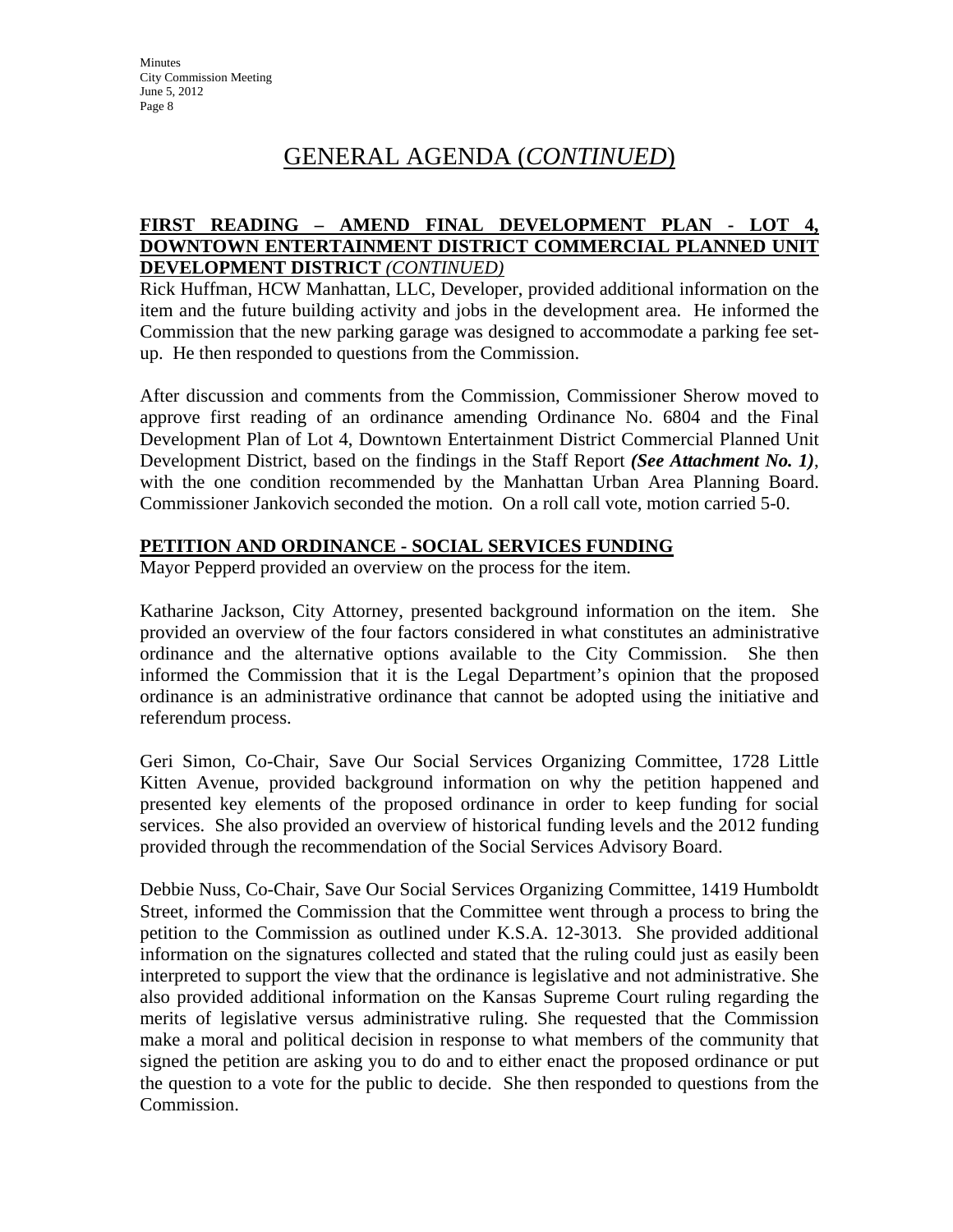# GENERAL AGENDA (*CONTINUED*)

#### **PETITION AND ORDINANCE - SOCIAL SERVICES FUNDING** *(CONTINUED)*

Jean Lee, 901 Ivy Circle, representing the Riley County League of Women Voters, urged the Commission to take positive action on the item and to allow citizens to adopt the ordinance through the initiative and referendum process. She stated that the League supports programs to prevent poverty and to help citizens of all ages succeed and contribute to the community. She said the strong number of those signing the petition should not be ignored and requested that the Commission either approve the ordinance or submit the question to a public vote.

Stan Hoerman, 2021 Bluehills Road, informed the Commission that 75 percent of the voters in Manhattan did not sign the petition. He talked about the closure of Manhattan Day Care and stated that Manhattan has a wonderful history of volunteers and individuals in the private sector that can care for many of the needs in the community.

Thomas Sisneros 2430 Greenbriar Drive, Apartment C, stated that he is an employee of Big Lakes Development Center and that they receive funding from the City's social services budget. He stated there is a waiting list for people needing services and asked the Commission to not cut the social services budget for budgeting purposes.

Commissioner Butler provided clarification that the Big Lakes Development Center is not funded by the Social Services Advisory Board budget.

Kristi Mendenhall, 730 Allen Road, No. 65, informed the Commission that the population in Manhattan is growing exponentially, the poverty rate is increasing, and that the two percent (2%) being requested is not unreasonable to support social services. She stated that the Breadbasket only addresses hunger and does not address other needs in the community that other agencies provide. She then responded to questions from the Commission regarding population and poverty rates.

Marolyn Caldwell, 325 Fordham Road, asked the Commission if they would be willing to take in homeless people and stated that she has personally helped others. She stated that social services are not funded well enough or trained well enough. She asked the Commission to look into their hearts and to help people sometimes.

Linda Morse, 2118 Spain Drive, stated that we need to think about the resources that are available and how any one of us may need help. She asked to be mindful on how we take individual action to speak to a larger and moral issue beyond ourselves.

Karen Hummel, 2107 Londondery Drive, stated that when we said, "The Pledge of Allegiance with liberty and justice for all," except for some of us.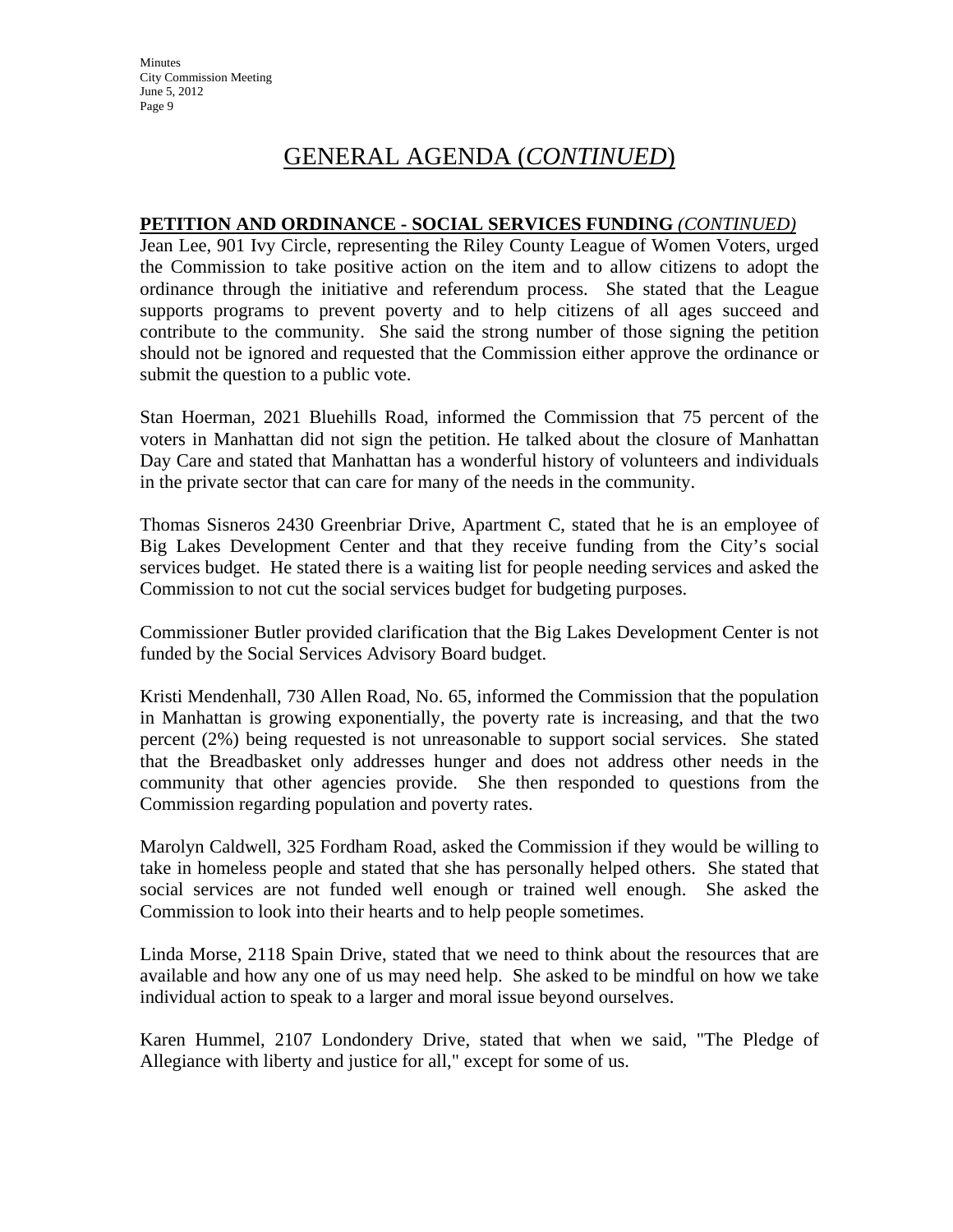# GENERAL AGENDA (*CONTINUED*)

#### **PETITION AND ORDINANCE - SOCIAL SERVICES FUNDING** *(CONTINUED)*

Judy Mecseri, 1015 Leavenworth Street, stated that there are currently 10 agencies funded by the Social Services Advisory Board; however, the Board can make other recommendations and other agencies can come forward too. They can come forward so 2% could also extend social services to expand for community.

Jack Hoagland, 1609 Denholm Drive, informed the Commission that two percent (2%) of the annual budget is not exhorbant at all and to accept that social services are backstopped by many volunteers. He stated that these funds are leveraged and you're receiving a tremendous return on your funds, as seen in his work as a Court Appointed Special Advocates (CASA) volunteer.

Jeff Gauthier, 2800 Brookpark Drive, asked the Commission how arrived at 50% increase in the City budget and stated that funding social services sounded like a good bargain.

Tom Kerrigan, 1000 Pierre Street, informed the Commission that when the public speaks you need to listen and not have a retort to what is being said.

Chuck Henderson, 2008 Somerset Square, asked what the number of signatures received on the petition were.

Debbie Nuss, Co-Chair, Save Our Social Services Organizing Committee, provided clarification on the certified valid numbers for the petition.

Chuck Henderson, 2008 Somerset Square, provided additional information on the number of votes received by the City Commission in the last election and stated that good work is being done by the agencies; however, asked if these services can be performed without resorting to taxation of citizens.

Tracey Weston, 1415 Sunnyslope Lane, stated that a certain segment of people voted for the Commission and that the Commission represents the citizens of Manhattan. She said that a majority of Manhattanites would like to see this happen.

After discussion and comments from the Commission, Commissioner Sherow moved to approve Resolution No. 060512-E submitting a question to establish the Social Services Advisory Board and to require that two percent of the General Fund be spent on social services. Commissioner Jankovich seconded the motion. After additional discussion and comments from the Commission, on a roll call vote, motion failed 4-1, with Mayor Pepperd and Commissioners Matta, Butler, and Jankovich voting against the motion.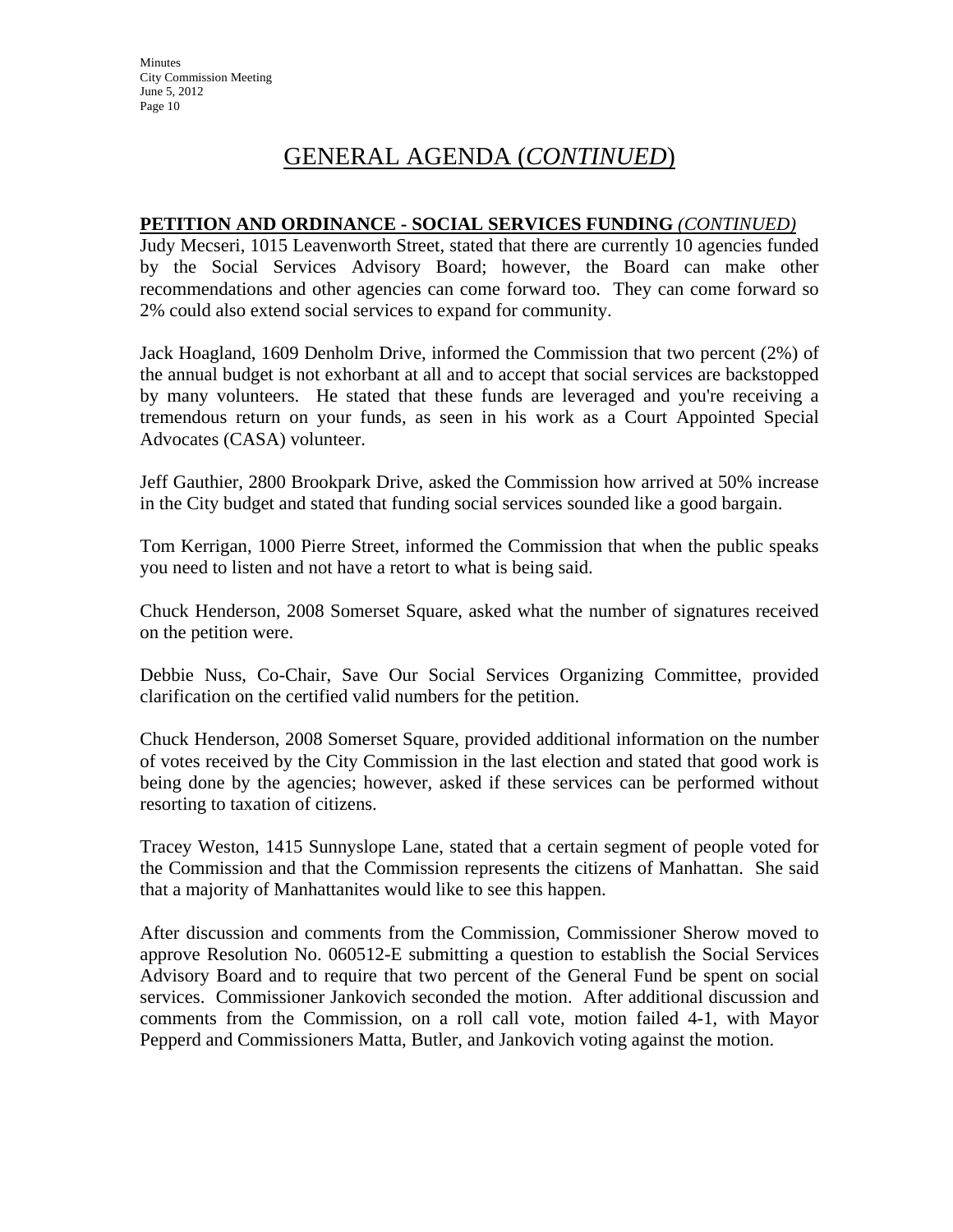Minutes City Commission Meeting June 5, 2012 Page 11

## **GENERAL AGENDA (CONTINUED)**

#### PETITION AND ORDINANCE - SOCIAL SERVICES FUNDING (CONTINUED)

Commissioner Butler moved to accept the Legal Department's opinion that the proposed ordinance relating to social services is excluded from the initiative and referendum process, pursuant to K.S.A. 12-3013, and to take no action on the petition and ordinance. Commissioner Matta seconded the motion. On a roll call vote, motion carried 4-1, with Commissioner Sherow voting against the motion.

At 9:07 p.m., the Commission took a brief recess.

### **EXECUTIVE SESSION**

At 9:15 p.m., Commissioner Jankovich moved to recess into Executive Session until 9:40 p.m. for the purpose of discussing matters, that presently need to remain confidential, and are related to employer-employee negotiations between City Administration and Local 2275, International Association of Fire Fighters, the Union representing certain members of the Manhattan Fire Department. Commissioner Butler seconded the motion. On vote, motion 5-0.

At 9:40 p.m., the Commission reconvened with Mayor Pepperd and Commissioners Matta, Butler, Jankovich, and Sherow in attendance.

#### **ADJOURNMENT**

At 9:40 p.m., the Commission adjourned.

MMC, City Clerk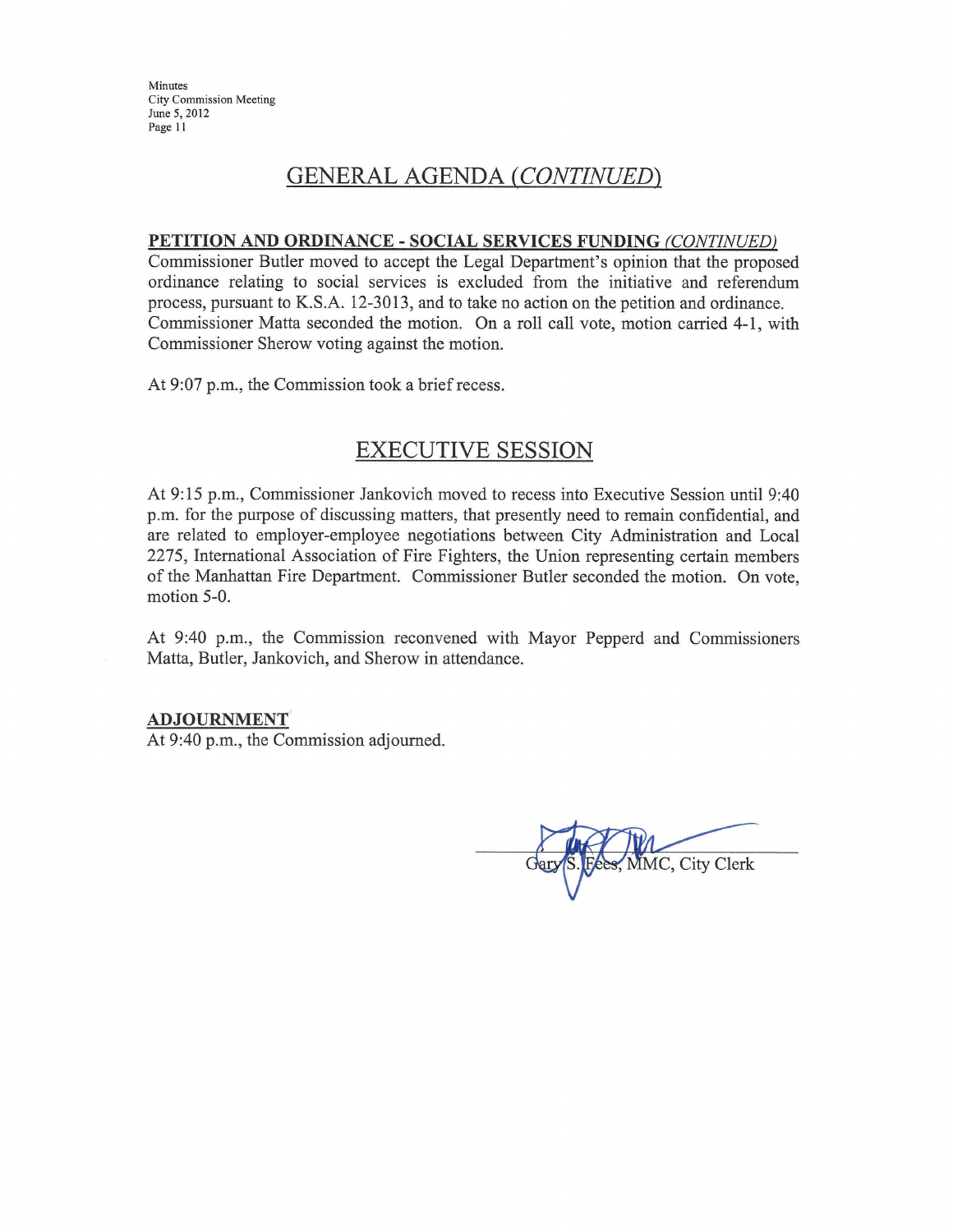### **STAFF REPORT**

### **AMENDMENT OF A COMMERCIAL PLANNED UNIT DEVELOPMENT**

**APPLICANT/OWNER:** The applicant/owner is HCW-Manhattan, LLC – Rick Huffman.

**ADDRESS:** The applicant/owner's address is153 S. Payne Stewart Drive, Branson, MO, 66516.

**REQUEST:** The applicant/owner has requested an amendment of Ordinance No. 6804 and the approved Final Development Plan of Lot 4, Downtown Entertainment District Commercial Planned Unit Development District. The proposed amendment consists of modifications to the existing Hilton Garden Inn's off-street parking lot including reduction of the number of off-street parking spaces and landscape plan in order to accommodate a proposed four-story mixed use building. The first floor of the mixed use building will be commercial use. Floors two, three and four are for twenty four residential dwelling units. The amendment is in the form of a Final Development Plan.

**LOCATION:** Lot 4 is generally on the southeast corner of S.  $4<sup>th</sup>$  Street and Colorado Street. The location of the proposed mixed use building is an open green space located at the southeast corner of S.  $4<sup>th</sup>$  Street and Colorado Street.

**AREA:** All of Lot 4 is 3.3 acres/144,640.56 square feet. The proposed amendment site within Lot 4 is approximately 240 feet by 160 feet, 0.9 acres/38,400 square feet.

**DATE OF NEIGHBORHOOD MEETING:** November 29, 2011.

**DATE OF PUBLIC NOTICE PUBLICATION:** Monday, April 16, 2012.

**DATE OF PUBLIC HEARING: PLANNING BOARD:** Monday, May 7, 2012. **CITY COMMISSION:** Tuesday, June 5, 2012.

### **EXISTING PUD AND APPROVED LOT 4:**

#### **Ordinance**

Lot 4 is in the Downtown Entertainment District Commercial Planned Unit Development and subject to Ordinance No. 6804, dated December 15, 2009 (*attached*). Prior to completion of the off-street parking lot, the owner requested a delay of construction of a portion of the parking lot for the Hilton Garden Inn hotel in anticipation of an amendment (*Agreement attached*.)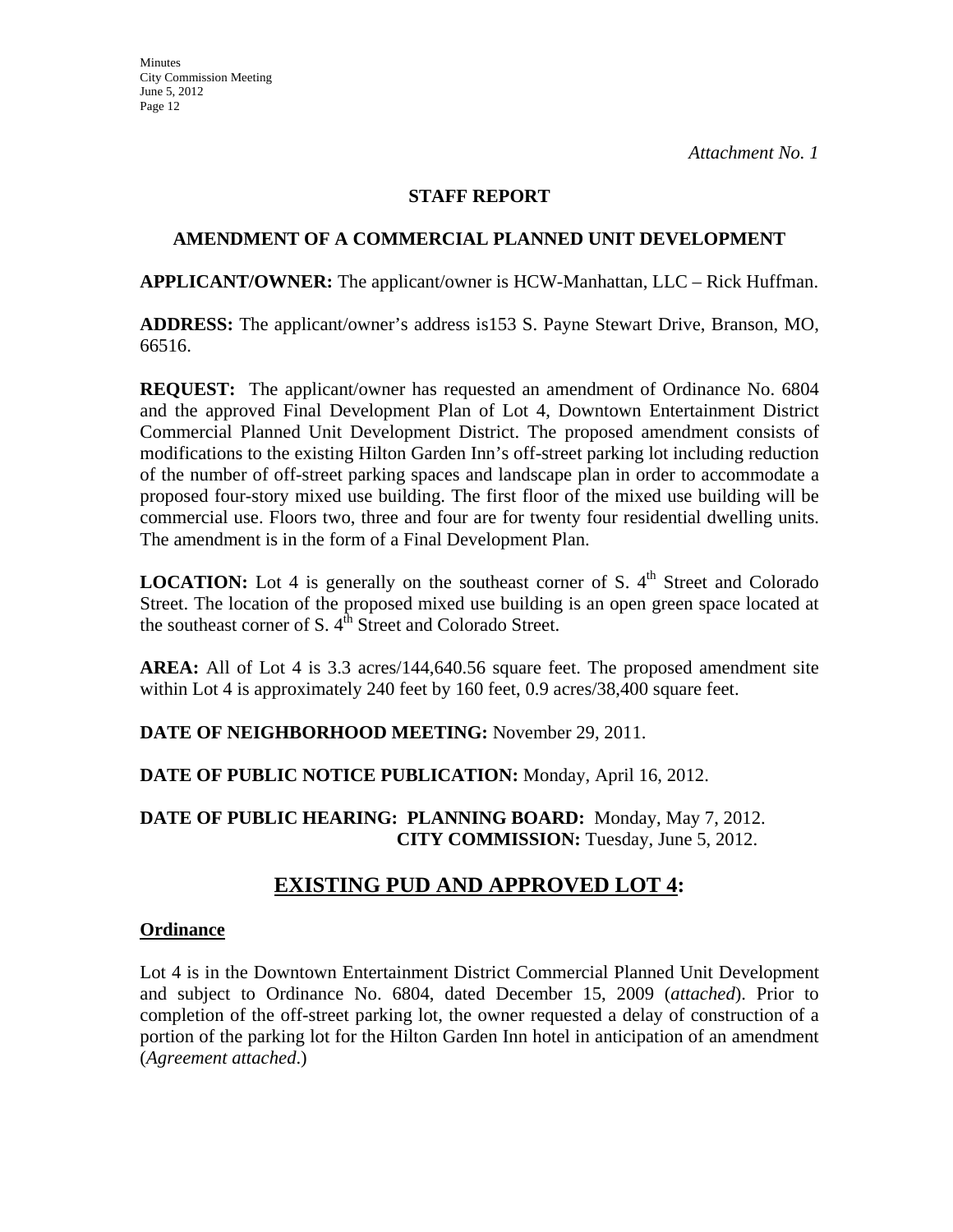The Agreement was entered into between the owner and the City on August 2, 2011, setting the amendment site apart from the Lot 4 delaying the construction of off-street parking in the amendment site subject to submittal of an amendment by the owner and approval by the City. If an amendment is not approved by September 30, 2013, the owner must construct the parking consistent with the approved PUD of Lot 4.

The applicant's plan sheets contain Exhibit A and Exhibit B noted in the Agreement. Two hundred and sixteen off-street parking places were approved with the Final Development plan for Lot 4 and 142 off-street parking spaces were constructed. Seventy four parking spaces within the amendment site have not been constructed. Landscaping within the amendment site was not installed except for shrubs adjacent to the  $S$ .  $4^{th}$  Street and Colorado Street frontages and several trees on the perimeter. A sidewalk connection was constructed on the south part of the site from S.  $4<sup>th</sup>$  Street to the east for pedestrian access. The balance of the site is seeded and is now grass covered. Utility equipment is located in the northwestern part of the amendment site. This space will be screened.

### **Permitted Uses**

The Permitted Uses of the PUD include all of the Permitted Uses of the C-4, Central Business District, and a City Park, Conference Center, Parking Garage, and Museum. A drive-in restaurant, restricted to a coffee and bakery restaurant use, is permitted in the east end of the mixed-use building on Lot 3, Downtown Entertainment District PUD, and Unit Three. The C-4 District allows a broad range of retail, services and residential uses.

The Downtown Entertainment District is an extension of the C-4, Central Business District, not including the conditional uses of the C-4, except for the drive-in restaurant on Lot 3, Unit Three.

Existing development in the PUD includes recently a constructed hotel, conference center, parking garage, museum, park, and office building. Two mixed use commercial/residential buildings and two hotels will be constructed in the near or longer term. Additional improvements in the PUD include public and private off-street, landscaping, signage and other improvements.

The site is within the South Project Area of the Downtown Redevelopment Plan. The Downtown Redevelopment-Entertainment District Design Guidelines (*attached*) apply to the proposed development.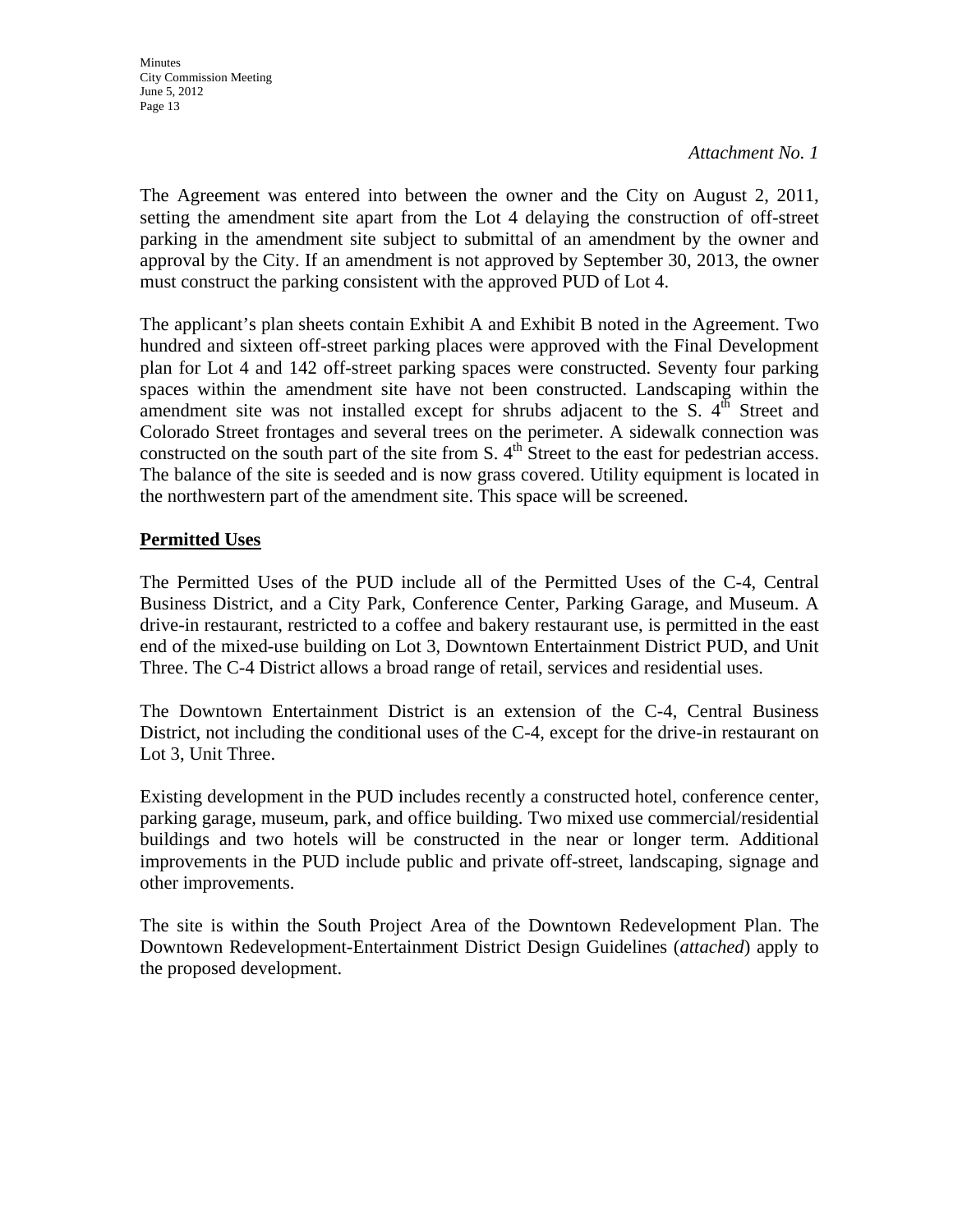**Minutes** City Commission Meeting June 5, 2012 Page 14

*Attachment No. 1*

### **Approved Use and Building on Lot 4**

The existing use and structure on Lot 4 is a four-story Hilton Gardens Inn approximately 46 feet in height fronting on S. 3rd Street between Colorado Street and the Conference Center. Exterior materials are a combination of brick, limestone veneer and EFIS. The hotel's main entrance is off S.  $3<sup>rd</sup>$  Street with a second entrance off the west side of the hotel adjacent to the hotel's parking lot. Current room count is 133 rooms with a future expansion on the north end of the hotel for 48 +/- rooms. The hotel floor space includes a dining room, fitness area, meeting rooms, and administrative and mechanical rooms. The parking lot located to the west of the hotel has curb cuts off Colorado Street and S. 4<sup>th</sup> Street and 216 approved and 142 constructed off-street parking spaces. Pedestrian walkways and sidewalks connect to the hotel entrances from all streets.

### **PROPOSED AMENDMENT OF LOT 4**

The proposed application consists of an amendment of Ordinance No. 6804 and the approved Final Development Plan of Lot 4, Downtown Entertainment District Commercial Planned Unit Development District. Changes include reduction of the approved 216 off-street parking spaces for the existing Hilton Garden Inn's off-street parking lot from 216 to 142, and revisions to the landscaping plan within the parking lot for a proposed four-story mixed use building. The first floor of the mixed use building will be commercial use. Floors two, three and four are for twenty four residential dwelling units. The amendment is in the form of a Final Development Plan.

#### **Proposed Use and Building:**

The four-story mixed use building is generally along the S.  $4<sup>th</sup>$  Street and Colorado Street frontages and is set back 29 feet from the S.  $4<sup>th</sup>$  Street property line due to a 20 foot utility easement and is set back 35 feet from the Colorado Street property line due to a 35 foot utility easement.

The building is 49 feet in height to the roof cornice with an additional 8 feet of height for loft height for  $4<sup>th</sup>$  floor units. Exterior materials are brick, a mixture of metal and composite metal panels on the second through fourth floors and cast stone bands on upper floors. Ground floors are brick, cast stone and store front windows. Each dwelling unit has a balcony with extensive window space.

The first floor contains 8,337 gross square feet of retail and restaurant space. Floors two through four are 8,294 square feet of residential space per floor, for a total of 24 dwelling units, with five, one bedroom and three, two bedroom units per floor, or 15, one bedroom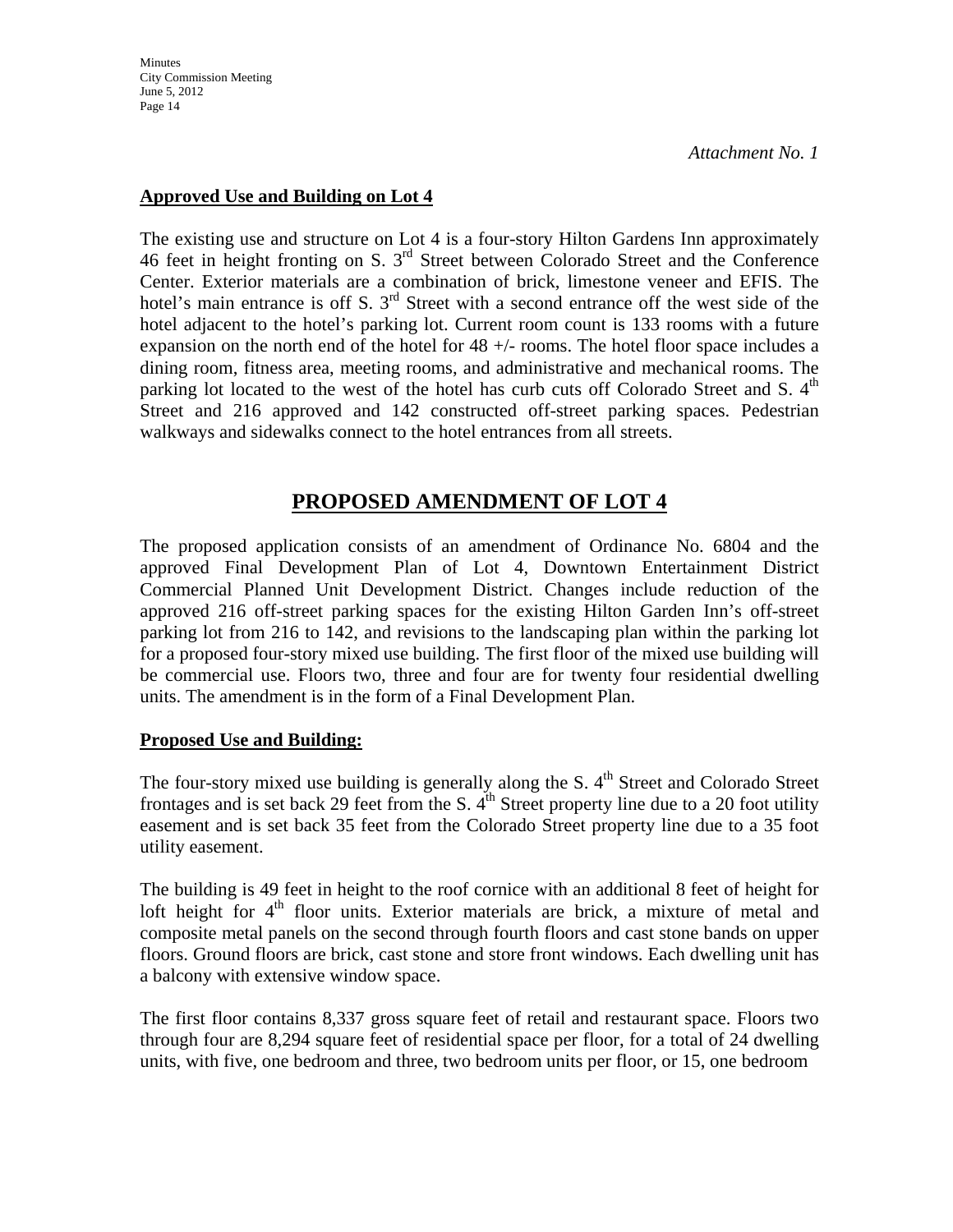dwelling units and nine, two bedroom dwelling units. Total floor space for the building is 33,219 square feet. Stairwells are in the northwest and southeast corners of the building with an elevator in the southeast corner opposite the stairwell. Retail space doorway entrances and windows are oriented to S.  $4<sup>th</sup>$  Street.

Adjacent to the western ground floor retail floor space is an outdoor plaza and restaurant eating area enclosed by a low wrought iron fence and landscape buffer. Landscaped green and plant spaces are on the north and east sides of the building along with a resident plaza area. Landscaping is also proposed behind the edge of the sidewalks. The landscape/green space on the east side of the building is an area to walk pets.

A bike rack is located opposite the southeastern entrance to the residential stairwell.

**PROPOSED SIGNS:** Exterior wall signs, 30 square feet in area, are proposed over tenant doorways. A projecting identification sign is proposed on the southeast and northwest corners of the building and extends approximately four feet six inches, a distance generally equal to the balcony projection.

Condition 4 in Ordinance No. 6804 is modified regarding exempt signage due to updating of the sign provisions for exempt signage since the PUD was approved in 2009.

**PROPOSED LIGHTING:** Exterior lighting is wall luminaries on the first floor with the balance of lighting from existing parking lot lights.

### **Design Guidelines for Downtown Redevelopment**

Existing Lot 4 is within the South Project Area of the Downtown Redevelopment Plan. The Downtown Redevelopment-Entertainment District Design Guidelines (*attached*) apply to the proposed development.

The Design Guidelines for Downtown Redevelopment set out policy, intent, and conditions; site guidelines; building guidelines; supplemental guidelines for large format retail design and small scale residential guidelines; and, checklists for site and building guidelines. The Guidelines are not regulations. The Guidelines are for developers, architects, owners and decision makers for reviewing and evaluating proposals and design quality. Exceptions to the Guidelines may be considered if the overall intent of the Guidelines has been met.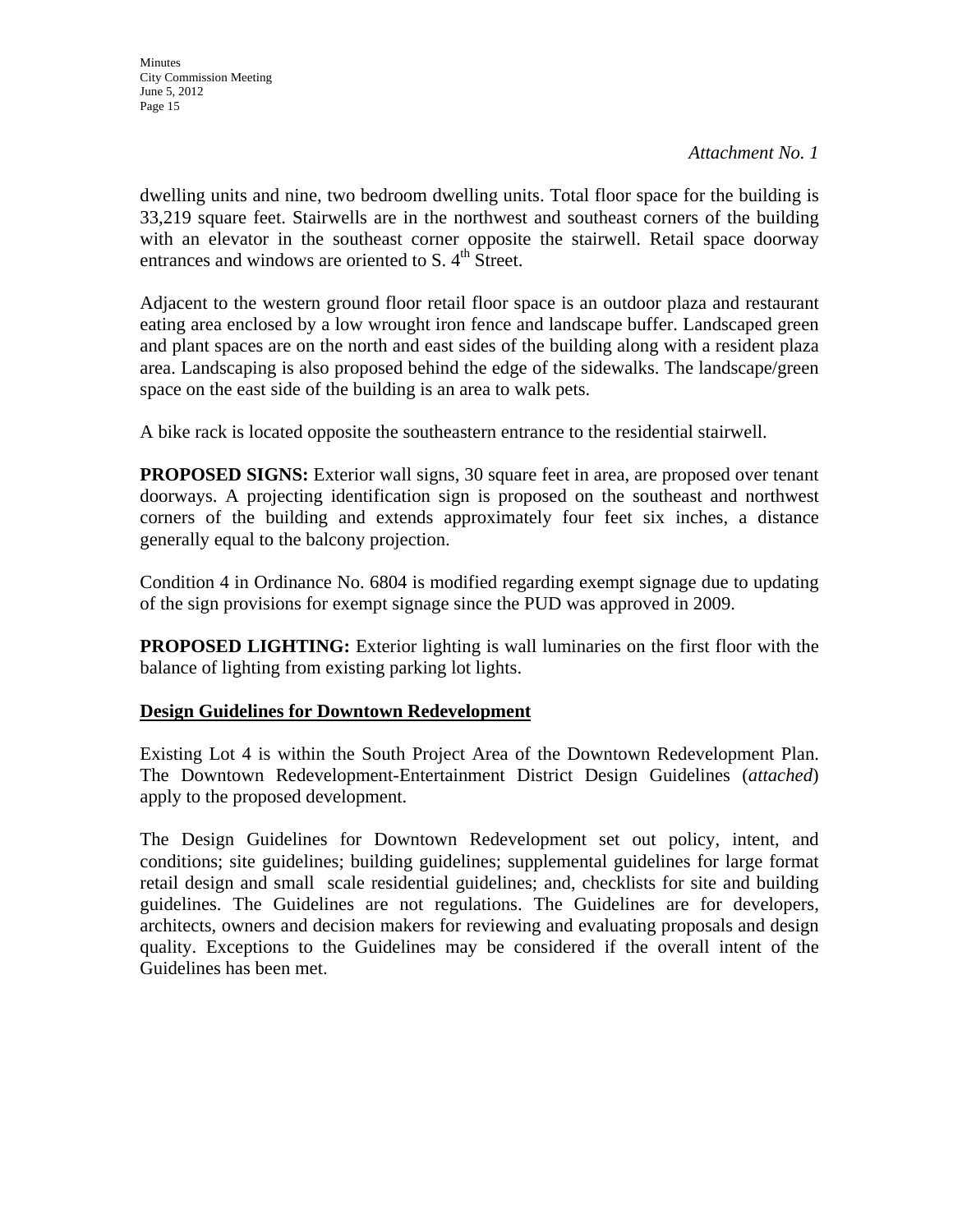**Minutes** City Commission Meeting June 5, 2012 Page 16

*Attachment No. 1*

A letter from Patrick Schaub, AIA, LEED AP BD&C, Bowman Bowman Novick Inc., dated May 2, 2012, is a review of the amendment based on the Design Guideline with comments on Guidelines 1b (page  $3-1$ ,  $6<sup>th</sup>$  bullet point, in the Design Guidelines), and 4a-d (page 4-2,  $4<sup>th</sup>$ ,  $6<sup>th</sup>$ ,  $7<sup>th</sup>$  and  $8<sup>th</sup>$  bullet points, respectively, of the Design Guidelines). The applicant's consultant, David A. Parrish, AIA, LEED AP, responded in a letter dated April 16, 2012, (*attached*), which includes several Exception requests that were addressed in updated plans submitted after April  $16<sup>th</sup>$  and not addressed in Schaub's letter (1b and 5a-d are the current Exceptions applicable to Schaub's May 2, 2012, letter).

Exceptions to the Guidelines may be considered by the Planning Board and City Commission if it is determined that the overall intent of the Design Guidelines has been met. The overall intent of the Guidelines is expressed in several statements found on pages 2-1 to 2-3, which generally include:

The Guidelines are generally intended to provide a mix of uses and a pedestrian and bicycle friendly commercial area with connection to the downtown core and residential neighborhoods; increase the economic and cultural vitality of the downtown; incorporate sustainable design; and, other development intents.

Overall, the intent of the Guidelines is met. City Administration concurs with the applicant's consultant and recommends that the Exceptions be approved based on the information provided by the consultant.

## **MATTERS TO BE CONSIDERED WHEN AMENDING A PLANNED UNIT DEVELOPMENT**

**1. WHETHER THE PROPOSED AMENDMENT IS CONSISTENT WITH THE INTENT AND PURPOSE OF THE APPROVED PUD, AND WILL PROMOTE THE EFFICIENT DEVELOPMENT AND PRESERVATION OF THE ENTIRE PUD:** The proposed amendment is consistent with the intent and purpose of the approved PUD which envisions an extension of the C-4 District with a broad range of mixed use retail and residential uses. The proposed amendment will promote the efficient development and preservation of the entire PUD by allowing a more efficient and economically beneficial use of off-street parking spaces for commercial and residential uses. In addition, the amendment will facilitate and attract more retail and retail services to the PUD as well as the City's central business district and increase residential occupancy in support of those retail activities. The amendment also adds a quality building and landscaping consistent with the Design Guidelines for the Downtown Entertainment District.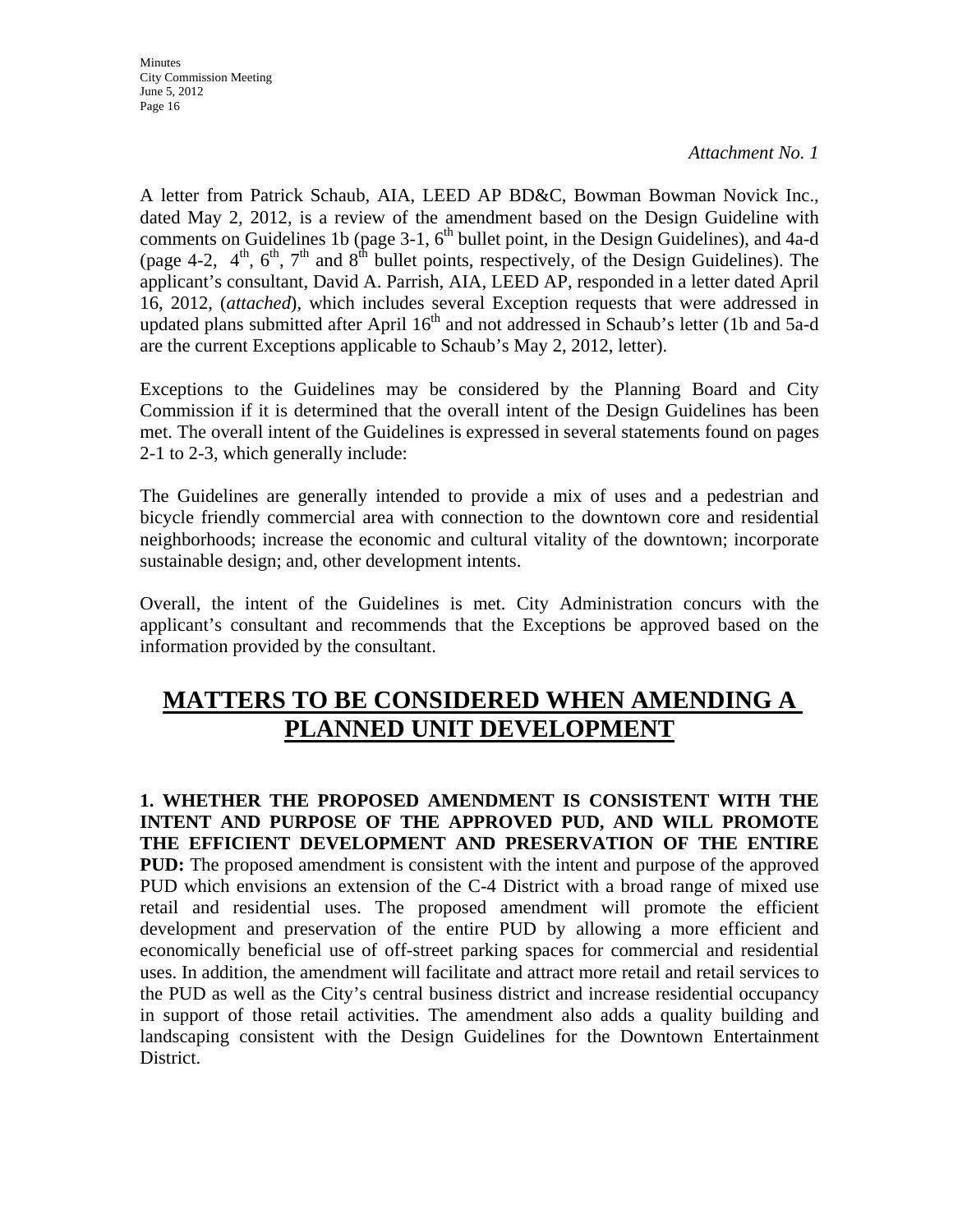**2. WHETHER THE PROPOSED AMENDMENT IS MADE NECESSARY BECAUSE OF CHANGED OR CHANGING CONDITIONS IN OR AROUND THE PUD, AND THE NATURE OF SUCH CONDITIONS:** The applicant indicates that, "The proposed change is not due to changing condition but as an accent to the Downtown Entertainment District. The amendment proposed at the February  $7<sup>th</sup>$ , 2012 Planning commission for Lot 9 of this District shows that the intent of the addition is acceptable".

**3. WHETHER THE PROPOSED AMENDMENT WILL RESULT IN A RELATIVE GAIN TO THE PUBLIC HEALTH, SAFETY, CONVENIENCE OR GENERAL WELFARE, AND IS NOT GRANTED SOLELY TO CONFER A SPECIAL BENEFIT UPON ANY PERSON:** The proposed amendment will result in a relative gain to the public health, safety, convenience or general welfare by providing additional residential, retail and dining options in the downtown area. No special benefit is conferred by the proposed amendment as the public at large will benefit from the additional retail and residential options in the downtown area.

# **ADDITIONAL MATTERS TO BE CONSIDERED WHEN AMENDING A PLANNED UNIT DEVELOPMENT**

**1. LANDSCAPING:** Landscaping consists primarily of foundation and border shrubs and perennials, six ornamental trees, and fescue sod spaces. Underground irrigation will be provided for watering landscape space.

**2. SCREENING:** A six foot four inch trash enclosure is proposed near the northeast corner of the building constructed of brick and cast stone with metal gates matching the buildings color.

**3. DRAINAGE:** The site is proposed to drain to the south to the Kansas River through storm inlets and storm water sewer pipe improvements. Adequate inlets and improvements will be provided to assure the drainage system is functional. A comprehensive drainage plan for the entire PUD, the Downtown Entertainment District Drainage Impact Study, was reviewed and accepted by the City Engineer with the rezoning to PUD in December, 2009.

**4. CIRCULATION** The proposed internal circulation plan provides for safe, convenient and efficient movement of goods, motorists, and pedestrians. Conflicts between motorists, bicyclists and pedestrians are minimized. The site will be accessed from the surrounding street system and a curb cut off S.  $4<sup>th</sup>$  Street and Colorado Street and public sidewalk from the surrounding neighborhood.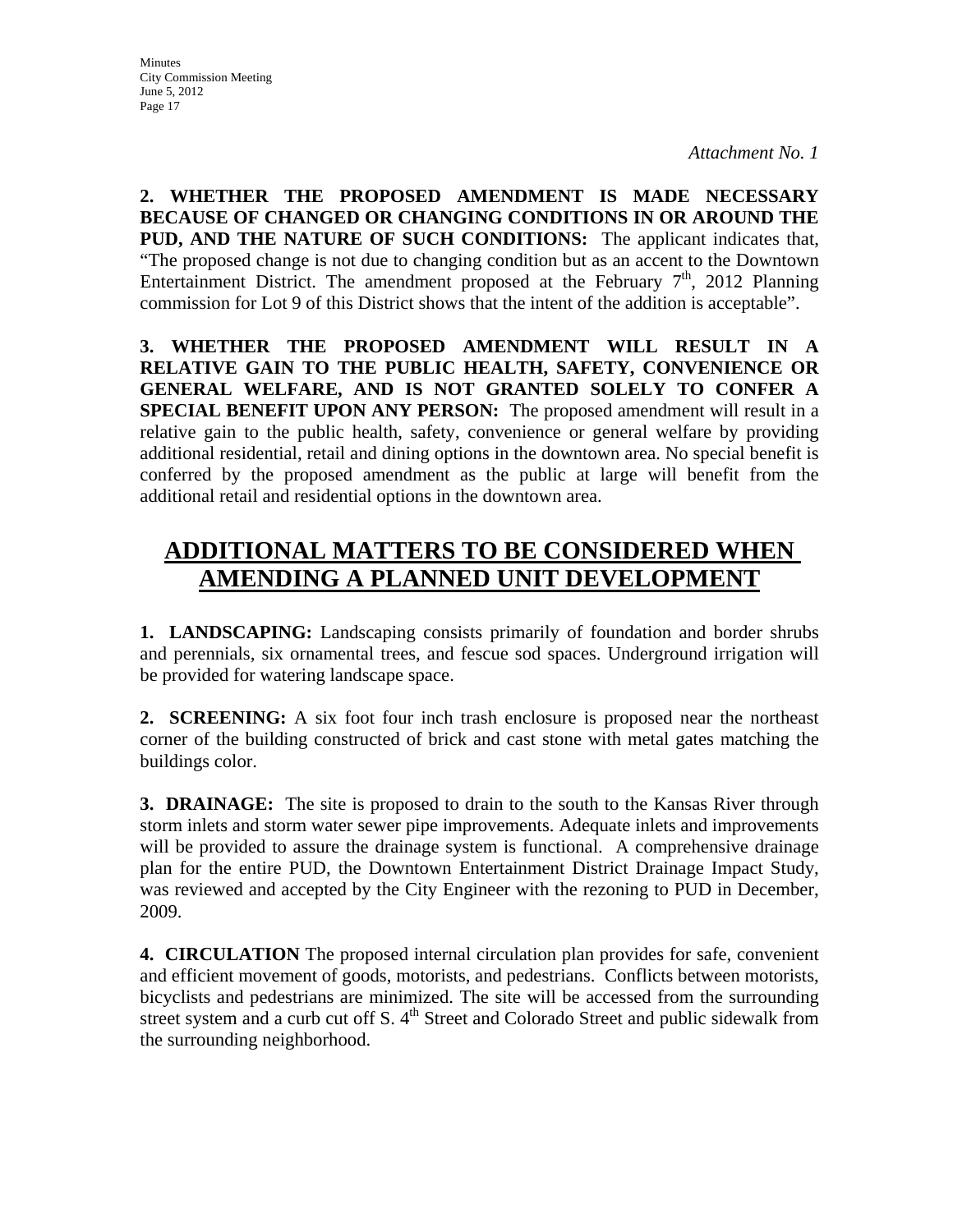George Butler and Associates previously provided a memorandum dated October 28, 2005, of traffic analyses for the entire North and South Project Area, which indicated nominal impact on the surrounding transportation network as a result of the approved rezoning. The City Engineer reviewed and accepted the analysis with the approved PUD.

### **Off-Street Parking**

The applicant's consultant, Kaw Valley Engineering, submitted an analysis (*attached*) of the proposed off-street parking for the combined uses on Lot 4.

There are currently 216 approved off-street parking spaces and 142 having been constructed.

Using Manhattan Zoning parking ratios:

- Hotel 133 rooms: 1 per room plus 2 or 135 required off-street parking spaces. 15 one bedroom units: 2 per unit or 30 required off-street parking spaces.
- 9 two bedroom units: 3 per unit or 27 required off-street parking spaces.
- Restaurant: 1 per 3 persons based on occupancy plus 1 per employee on largest shift, or 30 required off-street parking spaces.
- Retail: 1 per 250 square feet of floor area  $(3,559)$  gross square feet) or 14-15 required off-street parking spaces.
- Total for combined proposed uses: 236 off-street parking spaces and 142 are available, or 94 off-street parking spaces less than required.

The applicant's consultant, Kaw Valley Engineering, submitted a parking analysis, *Parking Generation Study SE Corner 4<sup>th</sup> & Colorado, Manhattan, Kansas, dated April 6,* 2012 (*attached*). The analysis examines the existing hotel parking conditions and proposed mixed use building using the *Parking Generation, 3rd Edition: An Institute of Transportation Engineers Informational Report* (ITE)*.* Parking ratios below are based on the information provided in the consultant's analysis of the ITE Report.

The hotel ratio provided in the consultant's analysis is based on national average, expressed by month as a percentage. The 12 month range is from 48% to 72% of the required number of parking spaces. The average was used because the new hotel does not have a track record, which will take several years to establish. The analysis also indicates there are peak hours and overlaps between employees and guests.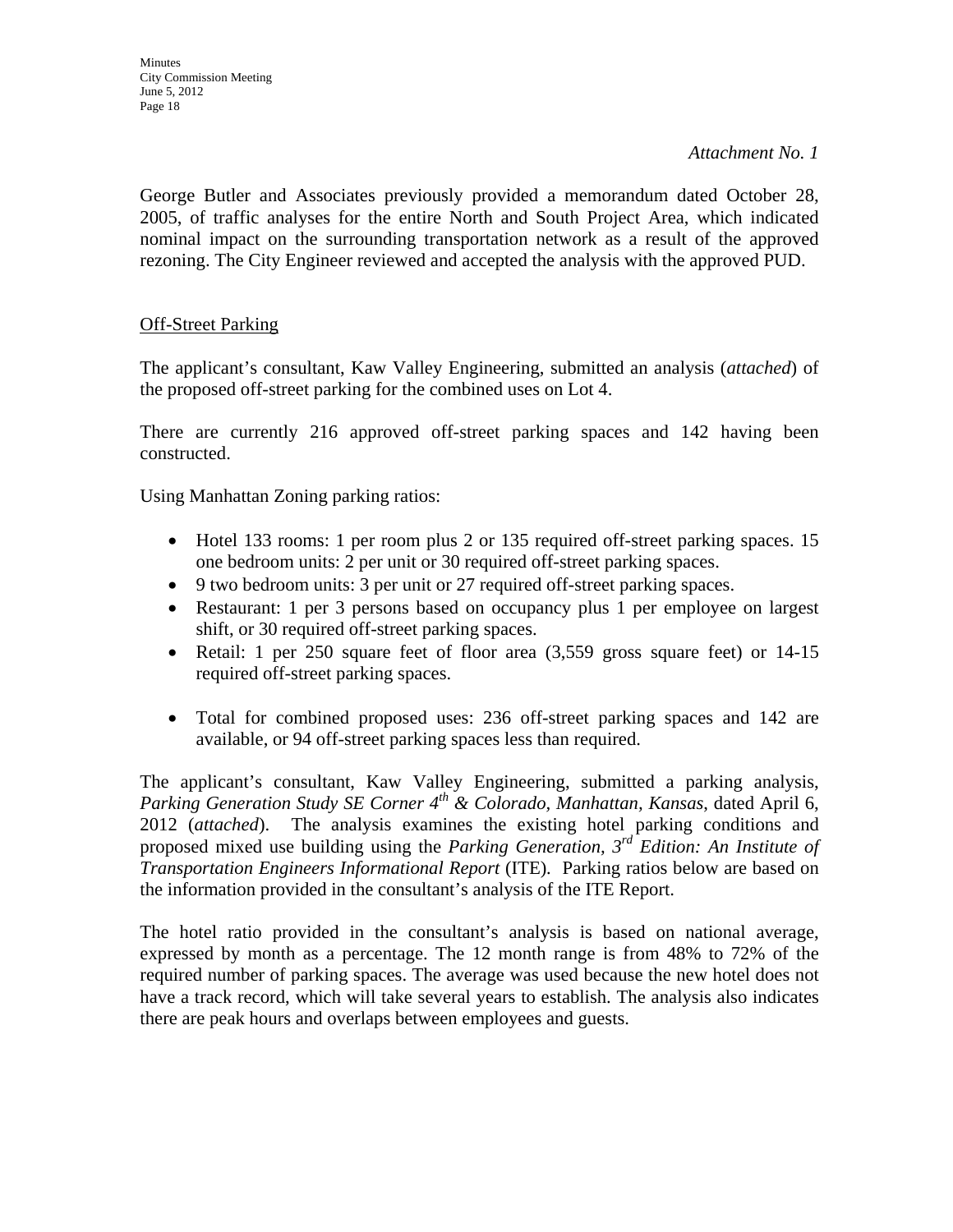The standard residential ratios are generally high and are more consistent with occupancy by unrelated people. It is not uncommon to allow parking per bedroom, which would reduce the 57 parking spaces to 33 parking spaces. The applicant's consultant has suggested the ratio should be one per unit, based on their analysis of central business district standards or 24 spaces, which are specifically set aside in the parking lot, and signed as dedicated for tenants. This results in a net 118 parking spaces for the hotel, restaurant and retail spaces.

The consultant indicates the ITE restaurant ratio is consistent with the Zoning Regulations, but there is a demand peak for each day ranging from 30%-49% on certain days up to 100% on Saturday.

The retail space parking ratio is slightly higher than the Zoning Regulation standard or seven more than required, or 14-15 versus 22 per the ITE.

The consultant's analysis suggests one scenario based demand for a Wednesday afternoon at 3 PM to Friday evening at 8 PM. The consultant suggests there may be many scenarios. The consultant's concludes that a parking reduction can be achieved based on ITE standards and peak demands for the day, week and season and that there are times when peaks may affect the neighborhood; however, this will not be the norm.

### **Staff Analysis**

The Manhattan Zoning Regulations do not require off-street parking for any use in the C-4 Central Business District. Off-street parking is maximized within the PUD, and separate uses have not been required to meet standard Zoning Regulation requirements for the minimum number of off-street parking spaces provided on Lot 4 for the hotel. Requiring minimum off-street parking standards in the PUD, which is an extension of the Central Business District, would sacrifice floor space in lieu of surface parking, which will generally be adequate on Lot 4, except at peak demands.

In addition, there are 436 parking spaces available in the parking garage in the PUD that can be used. There will be times when peak demand exceeds existing parking within the PUD. Parking is also available on adjoining public streets and in public parking lots located in the surrounding area to the northwest at S.  $5<sup>th</sup>$  Street and Pierre Street, recently constructed parking on the southwest corner of Houston Street and S.  $4<sup>th</sup>$  Street, and at the Manhattan Town Center parking lot. Some overflow during peak times may encroach to the west into what is largely a commercial neighborhood between S.  $4<sup>th</sup>$  Street and S.  $5<sup>th</sup>$ Street, and it is less likely that overflow would extend onto Colorado Street west of S. 4<sup>th</sup> Street because the street is one way east from S.  $5<sup>th</sup>$  to S.  $4<sup>th</sup>$  Streets.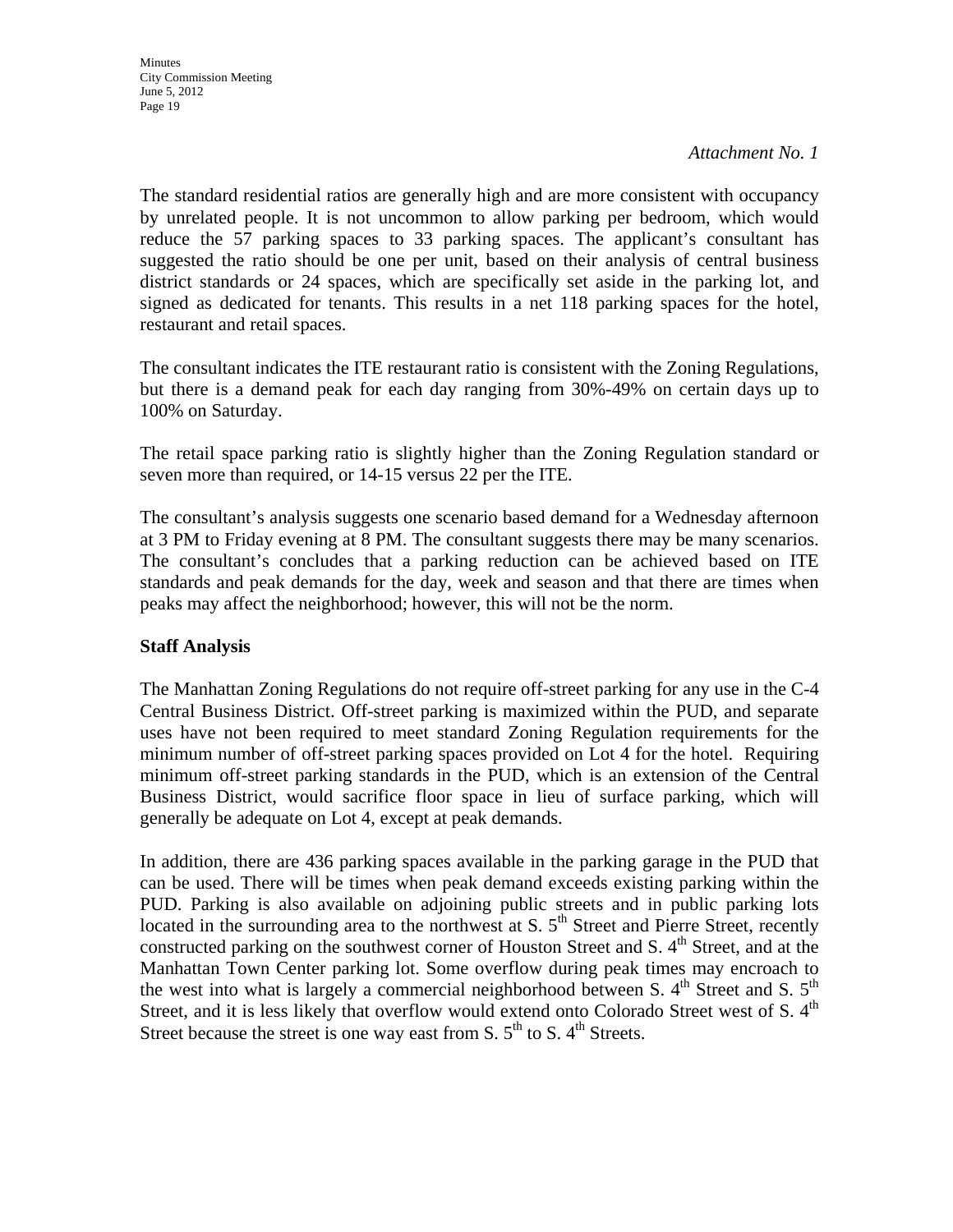**Minutes** City Commission Meeting June 5, 2012 Page 20

*Attachment No. 1*

Peter Clark, P.E., Civil Design Engineer, of the City of Manhattan's Engineering Division, Public Works Department, reviewed the consultant's parking generation report (*memorandum dated May 1, 2012, attached*) and indicates, "Public Works staff recommends that this parking study be accepted and that the knowledge that a reduced amount of parking spaces should be taken into account by the developer and future tenants when planning large events in the Downtown Entertainment District. Accommodations, such as shuttle services or other measures, should be implemented to ensure that adequate parking is obtained during special events and that parking will not spill over and impact the neighborhood directly to the west."

**5. OPEN SPACE/LANDSCAPED AND COMMON AREA:** The owner will be responsible for maintenance of open landscaped space around the building

**6. CHARACTER OF THE NEIGHBORHOOD:** The amendment site is within a predominately commercial area commonly known as the Downtown Entertainment District with a conference center, parking garage, city park, museum, hotels, and mixed use commercial-residential ground level and upper floor residential. A major street corridor adjoins the site on its west side, S.  $4<sup>th</sup>$  Street, with a local street, Colorado Street, on its north side. Major street corridors are nearby including Ft. Riley Boulevard to the south and S.  $3<sup>rd</sup>$  Street to the east. Further south are commercial and industrial uses. To the west of S. 4th Street is a mix or single-family, two-family, multiple-family, including two 47 dwelling unit four and five story apartment buildings, service commercial and retail uses further to the northwest and southwest. Residential uses increase to the west of S.  $5<sup>th</sup>$  Street. To the north are Pierre Street and a mix of uses including a hotel, Manhattan Town Center and Manhattan's Central Business District.

### **MATTERS TO BE CONSIDERED WHEN REZONING**

**1. EXISTING USE:** An open green space within Lot 4 subject to an Agreement between the City and owner subject to approval of an amendment of the PUD described above under **EXISTING PUD AND APPROVED LOT 4**.

**2. PHYSICAL AND ENVIRONMENTAL CHARACTERISTICS:** Generally flat with existing drainage to the east and south to storm sewer inlets. The site is located in a 500 Year Flood Plain and is not subject to flood plain development regulations. The amendment site is grass covered with landscaping shrubs on the northern and western property lines and several trees on the perimeter of the site.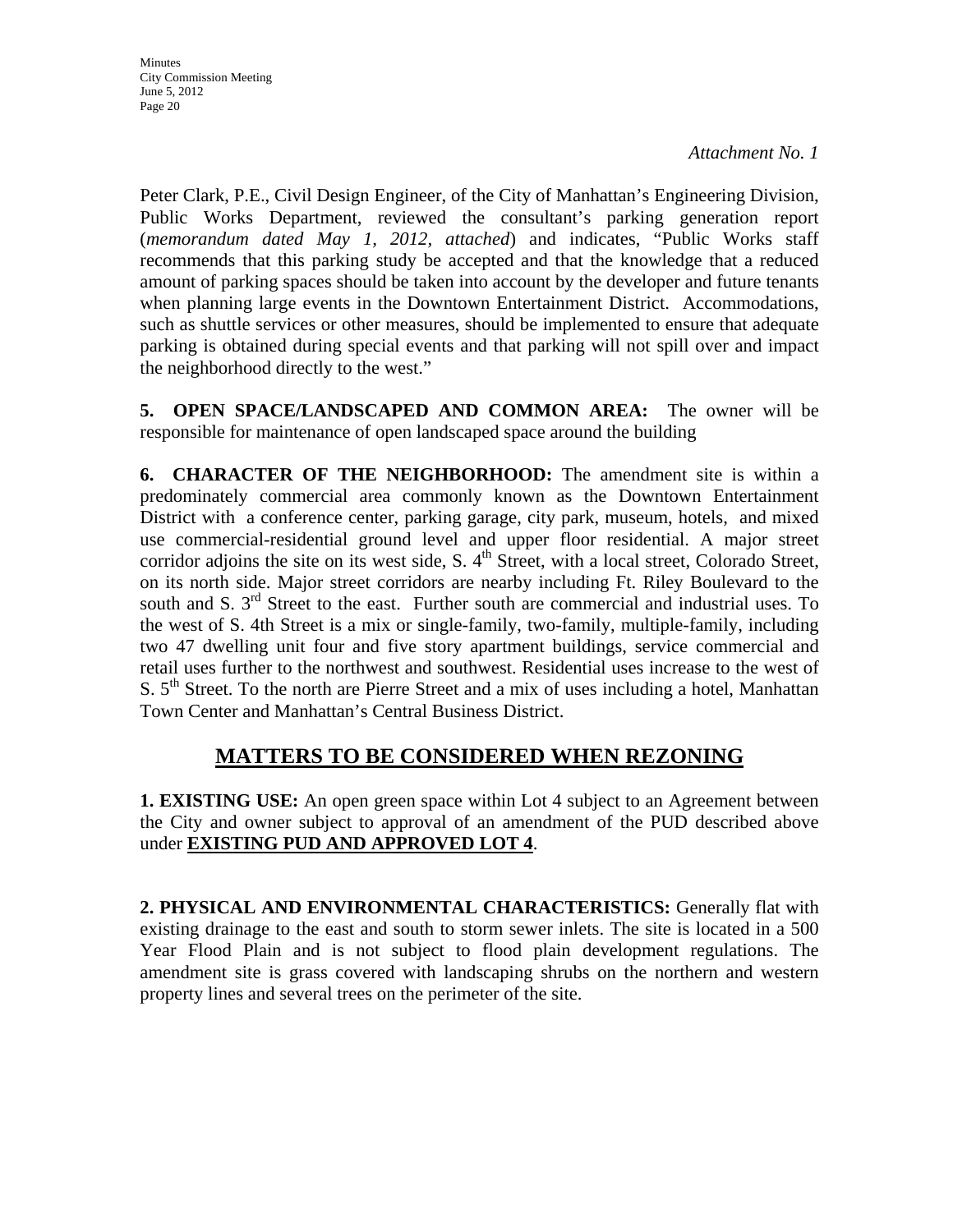### **3. SURROUNDING LAND USE AND ZONING:**

**(a.) NORTH:** Colorado Street, hotel, Pierre Street, Manhattan Town Center and the Central Business District.; C-5, Highway Business District with RDO, Redevelopment District Overlay and C-4 District.

**(b.) SOUTH:** Conference center, parking garage, retail and Ft. Riley Boulevard; Downtown Entertainment District Commercial PUD, and LM-SC, Light manufacturing Service Commercial District.

**(c.) EAST:** Hilton Garden hotel, parking lot, S. 3rd Street, Discovery Center, Blue Earth Park, public parking lot, hotels, mixed use building; Downtown Entertainment District Commercial PUD.

(d.) WEST: S. 4<sup>th</sup> Street, single-family, two family and multiple-family buildings (a four story and five story apartment building with 47 dwelling units per building), auto sales and service, and other service commercial uses; PUD, R-M, Four-Family Residential District, and C-5, Highway Service Commercial District, C-4 District.

**4. GENERAL NEIGHBORHOOD CHARACTER:** See above under Review Criteria for Planned Unit Development, number 6.

**5. SUITABILITY OF SITE FOR USES UNDER CURRENT ZONING:** The site is suitable for the approved off-street parking lot for the Hilton Garden Inn, subject to approval of an amendment.

**6. COMPATIBILITY OF PROPOSED DISTRICT WITH NEARBY PROPERTIES AND EXTENT TO WHICH IT MAY HAVE DETRIMENTAL AFFECTS:** The proposed amendment and Final Development Plan are consistent with the commercial residential nature of the approved PUD and developed properties in the PUD. Expected increases in traffic, light, and noise will be consistent with the predominately commercial and residential character of the neighborhood. Residential properties west of the site are the smallest part of the neighborhood to the west, which is separated by S,  $4<sup>th</sup>$  Street, a major north south street. Minimal impacts on adjacent properties are anticipated and detrimental effects are not expected. Some overflow parking may occur in the largely commercial neighborhood to the west during peak event times in the PUD, but should not be the common occurrence.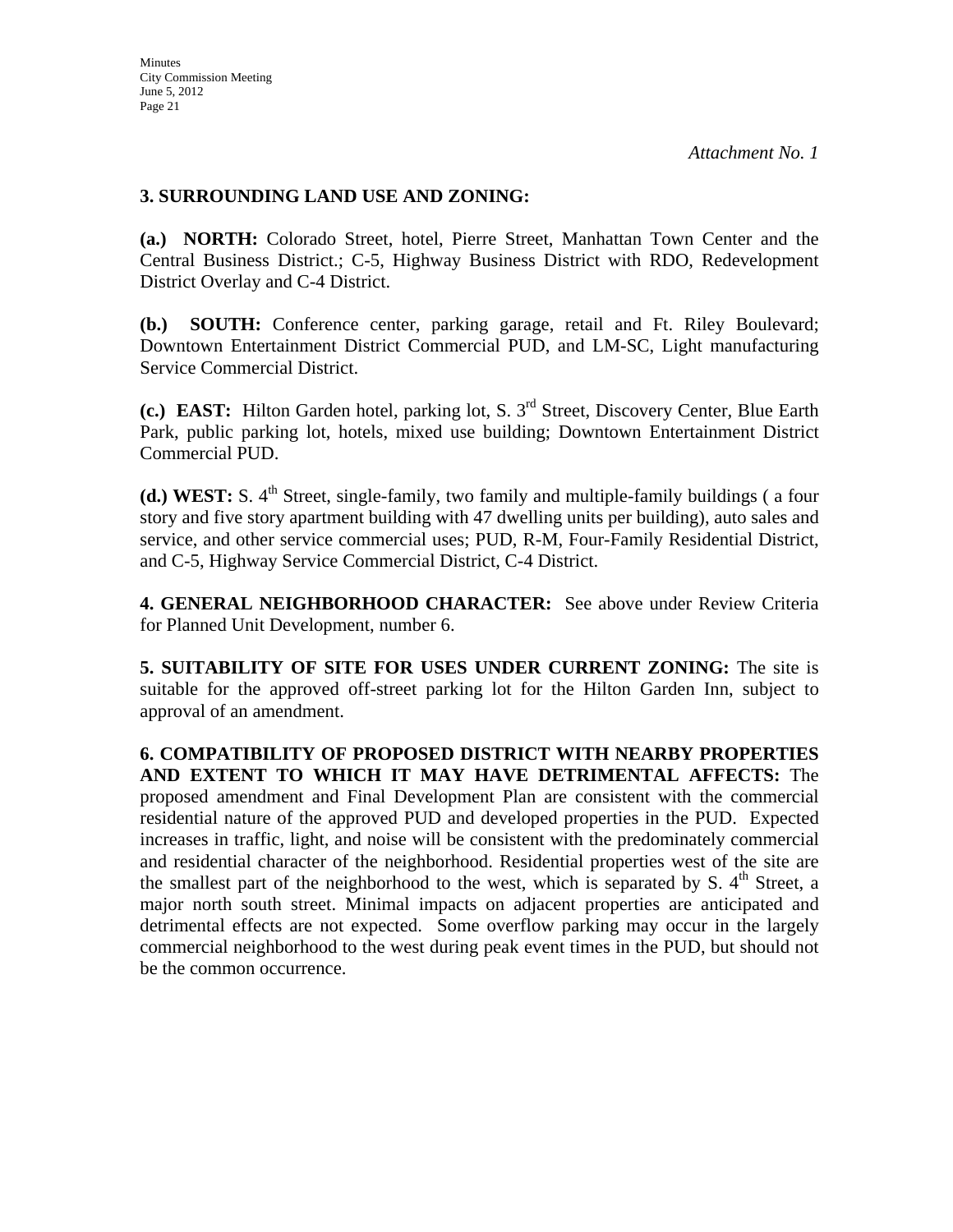Historic property potentially impacted by the proposed project is the Downtown Manhattan Historic District. The Manhattan Historic Resources Board reviewed the proposed project at its meeting on November 28, 2011, and found that the proposed project, "Meets the *Standards and Guidelines for Evaluating the Effect of Projects on Environs* and will not encroach upon, damage or destroy any listed historic property or its environs with the condition that all metal panels and span metal materials on the top floor match the historic district colors, specifically the earth tone colors", (*attached letter dated November 29, 2011, from Lance Evans, AICP, Senior Planner, and Staff Liaison to the Manhattan Historic Resources Board to Jennie A. Chinn, Executive Director/State Historic Preservation Officer (SHPO)*.) The HRB's condition is advisory only. The SHPO's letter (*attached*), dated December 2, 2011, reviewed the materials associated with the project in accordance with the state preservation statute. The letter states that, "The SHPO has determined the proposed project will not encroach upon, damage, or destroy any listed historic property or its environs. As far as this office is concerned, the project may proceed." No detrimental effects on historic properties are expected based on local and state review of the proposed rezoning.

**7. CONFORMANCE WITH COMPREHENSIVE PLAN:** The Manhattan Urban Area Comprehensive Plan shows the site as Central Core District (CCD), which is a special purpose designation for the Downtown Core. The amendment site is also designated as a primary redevelopment area for expansion of the Central Business District, in Downtown Tomorrow – A Redevelopment Plan for Downtown Manhattan, Kansas, adopted in May 2000.

The proposed amendment conforms to the Comprehensive Plan.

### **8. ZONING HISTORY AND LENGTH OF TIME VACANT AS ZONED:**

November 6, 2009: Manhattan Urban Area Planning Board conducts the public hearing on the proposed Downtown Entertainment District from C-4, Central Business District; C-5, Highway Service Commercial District with RDO, Redevelopment District Overlay; and, LM-SC, Light Manufacturing-Service Commercial District, to PUD, Commercial Planned Unit Development District, with eight conditions of approval. The **PLANNING BOARD RECOMMENDED APPROVAL OF THE REZONING ON A VOTE OF 7-0. IN A SEPARATE ACTION, THE PLANNING BOARD APPROVED THE FINAL PLAT OF THE DOWNTOWN ENTERTAINMENT DISTRICT ADDITION ON A VOTE OF 7-0.**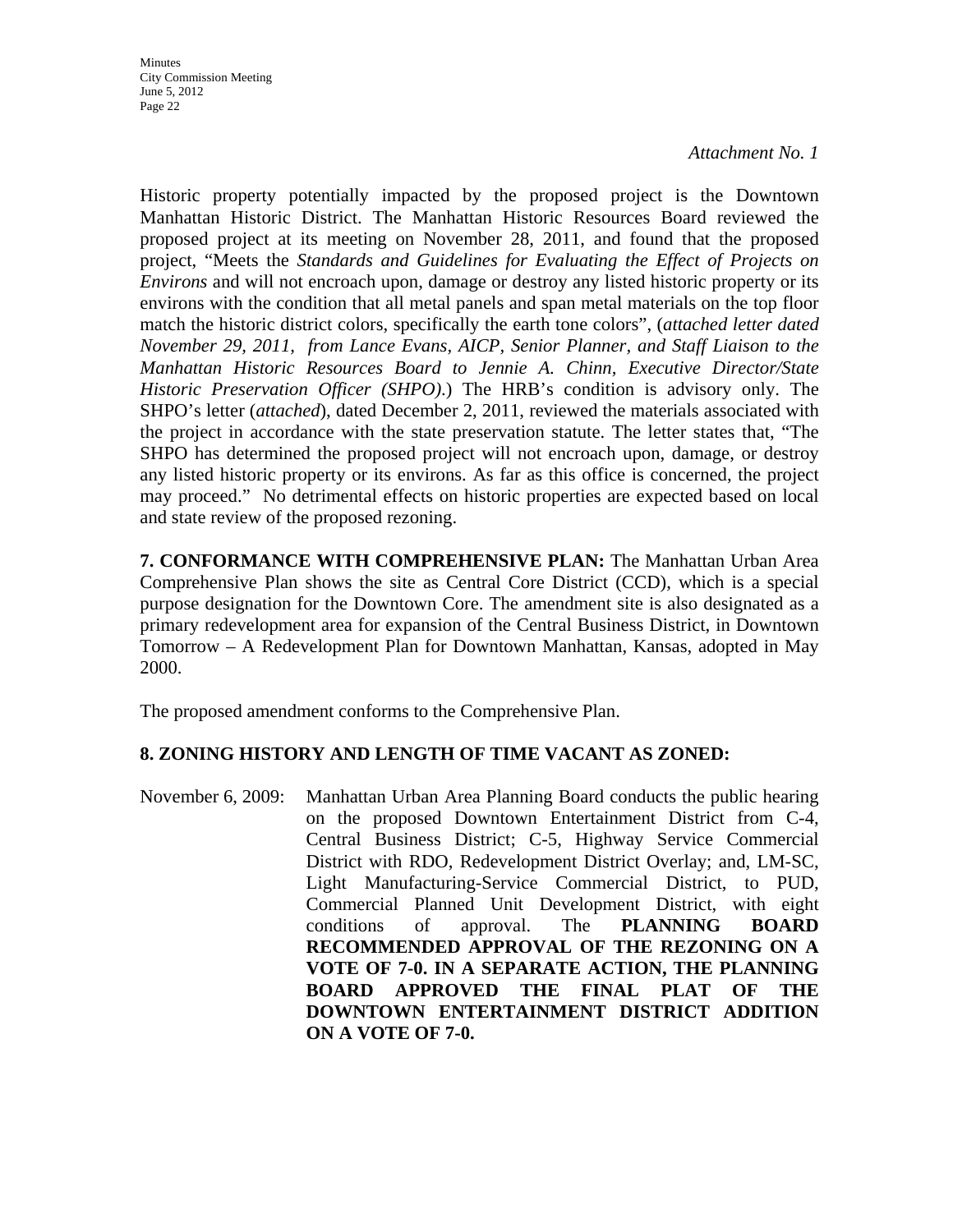**Minutes** City Commission Meeting June 5, 2012 Page 23

*Attachment No. 1*

- December 1, 2009 City Commission approves first reading of an ordinance rezoning the proposed Downtown Entertainment District from C-4, Central Business District; C-5, Highway Service Commercial District with RDO, Redevelopment District Overlay; and, LM-SC, Light Manufacturing-Service Commercial District, to PUD, Commercial Planned Unit Development District.
- December 15, 2009 City Commission approves Ordinance No. 6804 rezoning the proposed Downtown Entertainment District from C-4, Central Business District; C-5, Highway Service Commercial District with RDO, Redevelopment District Overlay; and, LM-SC, Light Manufacturing-Service Commercial District, to PUD, Commercial Planned Unit Development District; and accepts the easements and rights-of-way as shown on the Final Plat of the Downtown Entertainment District Addition.
- January 20, 2010 Manhattan Urban Area Planning Board approves the Final Development Plan for Lots 1-4 of the Downtown Entertainment District Commercial PUD on a vote of 4-0.
- February 18, 2010 Manhattan Urban Area Planning Board sets aside the Final Plat approved on November 6, 2009 and approves the revised Final Plat of the Downtown Entertainment District Addition.
- February 23, 2010 City Commission accepts the rights-of-ways and easements of the Downtown Entertainment District Addition.
- August 2, 2011 City Commission and HCW-Manhattan LLC sign agreement to delay construction of the entire off-street parking lot for the Hilton Garden hotel.

The building permit for the hotel was issued on August 26, 2010, and the Certificate of Occupancy was issued on December 20, 2011.

**9. CONSISTENCY WITH INTENT AND PURPOSE OF THE ZONING ORDINANCE:** The intent and purpose of the Zoning Regulations is to protect the public health, safety, and general welfare; regulate the use of land and buildings within zoning districts to assure compatibility; and to protect property values. The PUD Regulations are intended to provide a maximum choice of living environments by allowing a variety of housing and building types; a more efficient land use than is generally achieved through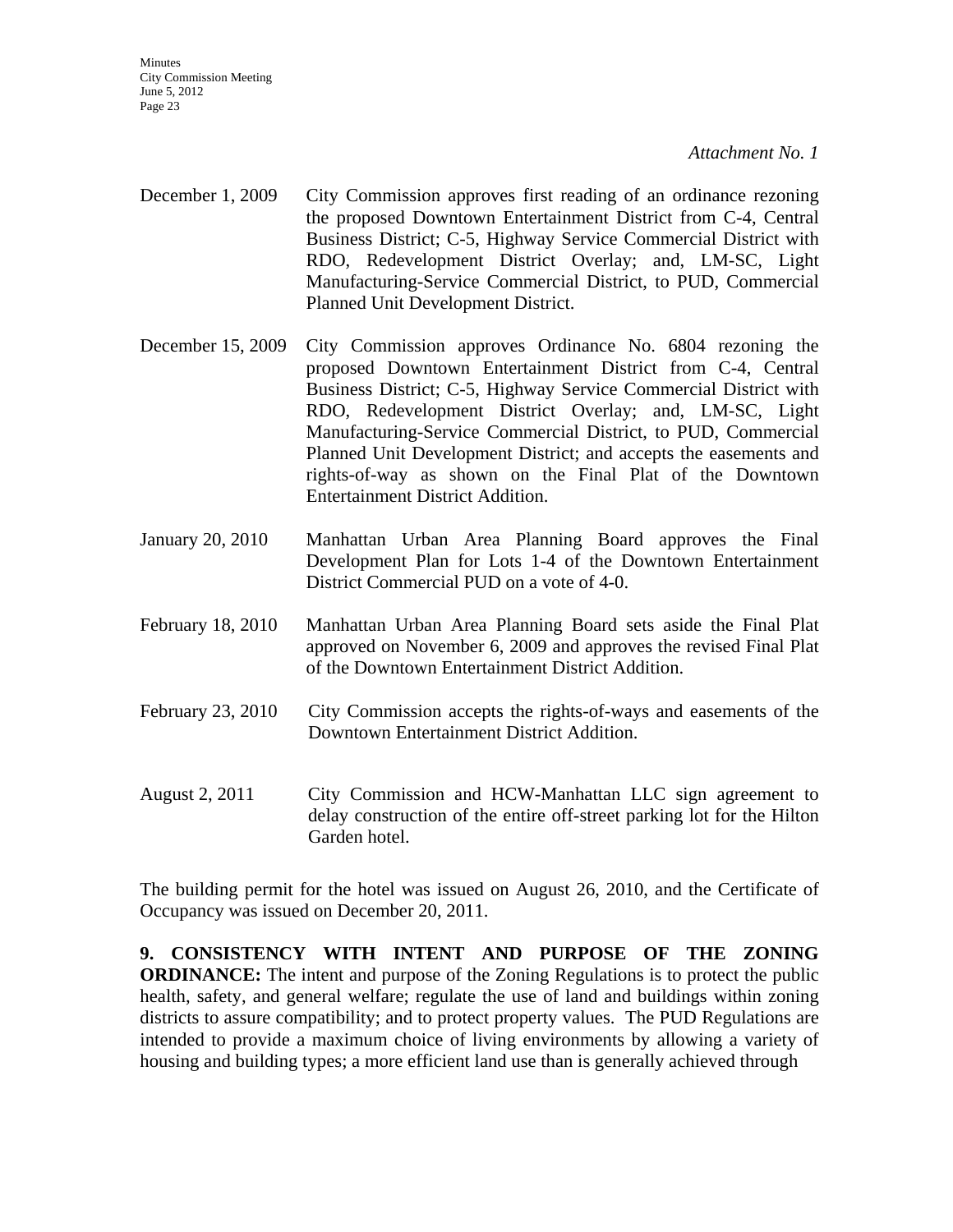conventional development; a development pattern that is in harmony with land use density, transportation facilities and community facilities; and a development plan which addresses specific needs and unique conditions of the site which may require changes in bulk regulations or layout. The proposed amendment and Final Development Plan are consistent with the intent and purposes of the Zoning Regulations, and the intent of the PUD Regulations.

The PUD is an extension of the C-4 District, which is the primary commercial center of the community and is designed to provide for a broad range of retail shopping facilities, services, and cultural activities, including residential with no off-street parking requirements.

### Proposed Amendment

The proposed mixed use building is consistent with the Downtown Entertainment District and is an appropriate mix of uses consistent with the intent and purpose of the Manhattan Zoning Regulations and the Downtown Entertainment PUD.

**10. RELATIVE GAIN TO THE PUBLIC HEALTH, SAFETY AND WELFARE THAT DENIAL OF THE REQUEST WOULD ACCOMPLISH, COMPARED WITH THE HARDSHIP IMPOSED UPON THE APPLICANT:** There appears to be no relative gain to the public that denial would accomplish. Minimal impact on the public is expected as a result of traffic and storm water. Transportation and storm water proposals are consistent with the policies of the City. Denial of the amendment would be a hardship on the owner because no adverse effects on the public are expected.

**11. ADEQUACY OF PUBLIC FACILITIES AND SERVICES:** Adequate public streets, sanitary sewer and storm sewer, fire hydrants, streets, and sidewalks are provided.

**12. OTHER APPLICABLE FACTORS:** There are no other applicable factors.

**13. STAFF COMMENTS:** All provisions of Ordinance No. 6804 that are not in conflict with this amendment shall remain in force. Condition 4, in Ordinance No. 6804, is modified regarding exempt signage due to updating of the sign provisions for exempt signage since 2009 when the PUD was approved.

City Administration recommends approval of a proposed amendment of Ordinance No. 6804 and the amended Final Development Plan of Lot 4, Downtown Entertainment District Commercial Planned Unit Development District for modifications to the existing Hilton Garden Inn's off-street parking lot including reduction of the number of off-street parking spaces and landscape plan, and adding a proposed four-story mixed use building,